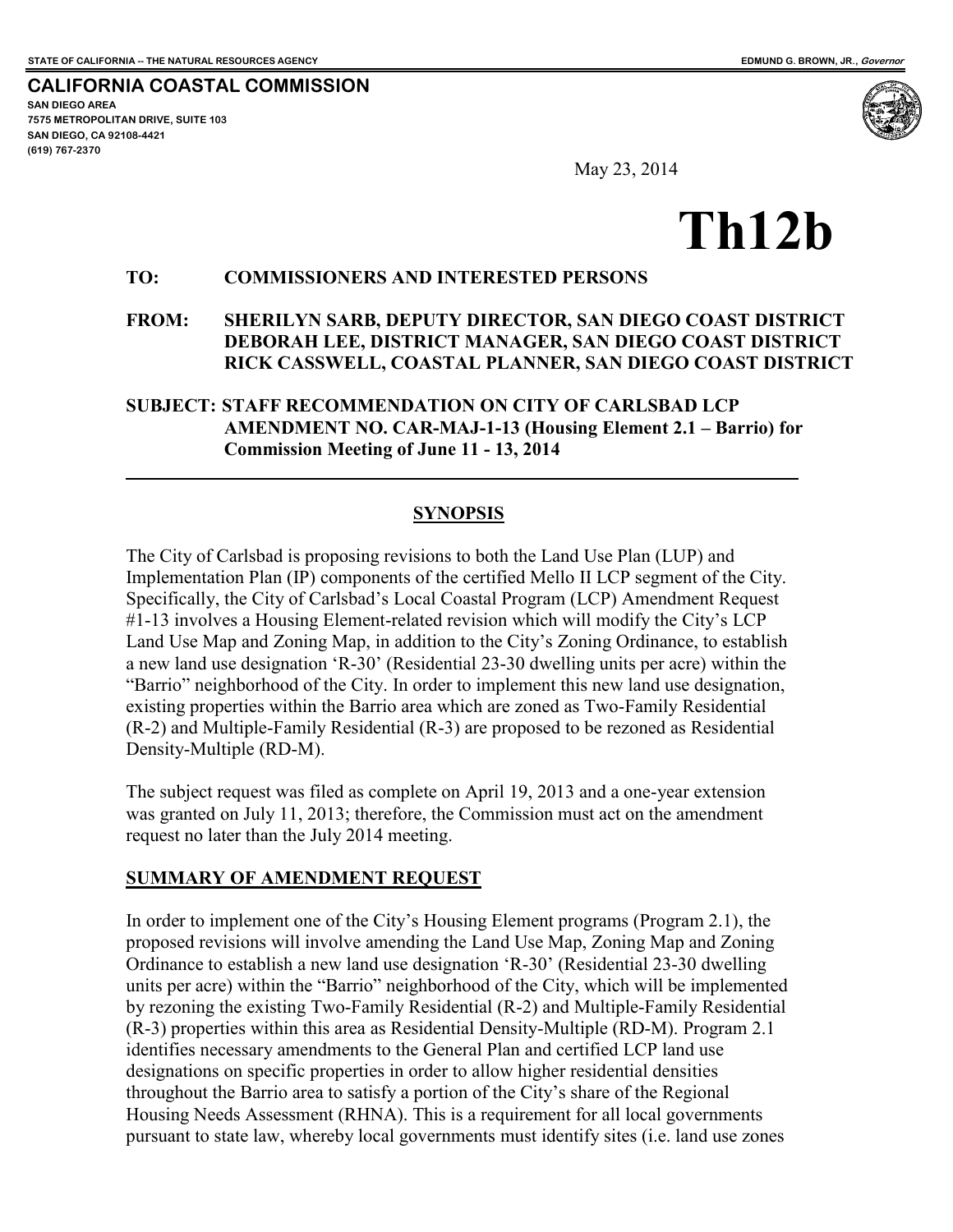**CALIFORNIA COASTAL COMMISSION SAN DIEGO AREA 7575 METROPOLITAN DRIVE, SUITE 103 SAN DIEGO, CA 92108-4421 (619) 767-2370**

 $\overline{a}$ 

May 23, 2014

#### **TO: COMMISSIONERS AND INTERESTED PERSONS**

**FROM: SHERILYN SARB, DEPUTY DIRECTOR, SAN DIEGO COAST DISTRICT DEBORAH LEE, DISTRICT MANAGER, SAN DIEGO COAST DISTRICT RICK CASSWELL, COASTAL PLANNER, SAN DIEGO COAST DISTRICT**

#### **SUBJECT: STAFF RECOMMENDATION ON CITY OF CARLSBAD LCP AMENDMENT NO. CAR-MAJ-1-13 (Housing Element 2.1 – Barrio) for Commission Meeting of June 11 - 13, 2014**

#### **SYNOPSIS**

The City of Carlsbad is proposing revisions to both the Land Use Plan (LUP) and Implementation Plan (IP) components of the certified Mello II LCP segment of the City. Specifically, the City of Carlsbad's Local Coastal Program (LCP) Amendment Request #1-13 involves a Housing Element-related revision which will modify the City's LCP Land Use Map and Zoning Map, in addition to the City's Zoning Ordinance, to establish a new land use designation 'R-30' (Residential 23-30 dwelling units per acre) within the "Barrio" neighborhood of the City. In order to implement this new land use designation, existing properties within the Barrio area which are zoned as Two-Family Residential (R-2) and Multiple-Family Residential (R-3) are proposed to be rezoned as Residential Density-Multiple (RD-M).

The subject request was filed as complete on April 19, 2013 and a one-year extension was granted on July 11, 2013; therefore, the Commission must act on the amendment request no later than the July 2014 meeting.

#### **SUMMARY OF AMENDMENT REQUEST**

In order to implement one of the City's Housing Element programs (Program 2.1), the proposed revisions will involve amending the Land Use Map, Zoning Map and Zoning Ordinance to establish a new land use designation 'R-30' (Residential 23-30 dwelling units per acre) within the "Barrio" neighborhood of the City, which will be implemented by rezoning the existing Two-Family Residential (R-2) and Multiple-Family Residential (R-3) properties within this area as Residential Density-Multiple (RD-M). Program 2.1 identifies necessary amendments to the General Plan and certified LCP land use designations on specific properties in order to allow higher residential densities throughout the Barrio area to satisfy a portion of the City's share of the Regional Housing Needs Assessment (RHNA). This is a requirement for all local governments pursuant to state law, whereby local governments must identify sites (i.e. land use zones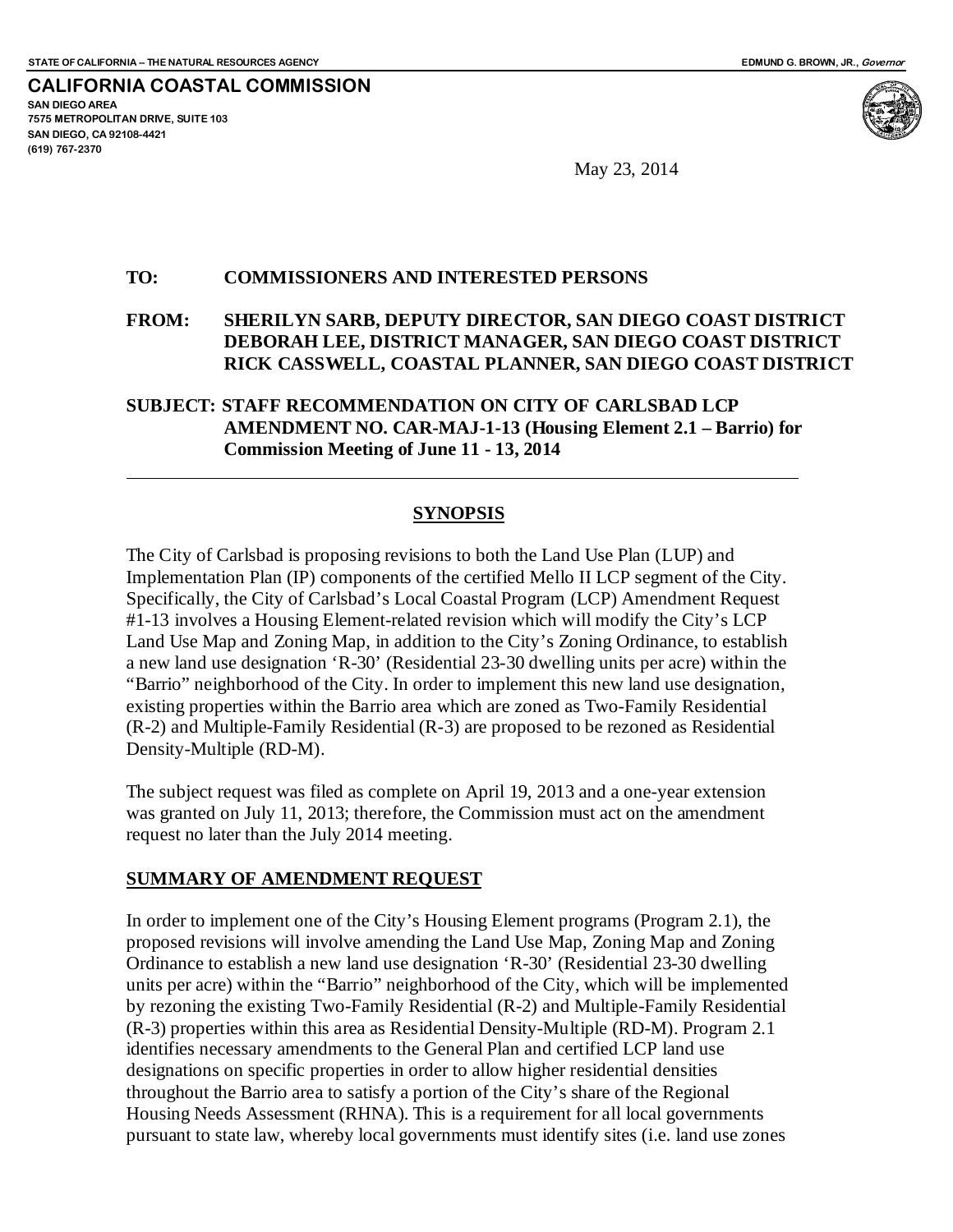or districts) and remove constraints to provide a specific number of potential development sites for a variety of housing types for all income levels. The number of potential new housing units is known as the City's RHNA, which is determined periodically by the San Diego Association of Governments (SANDAG). While the City does not have to construct housing to meet its RHNA, it must provide opportunities to enable this housing to be built.

LCP Amendment #1-13 (Housing Element 2.1 – Barrio), as proposed, would allow for an additional 353 residential units to potentially be built within the Coastal Zone portion of the Barrio neighborhood, which is currently developed with 374 residential units. The proposed R-30 land use designation will allow some existing uses to become conforming uses, based on adopted density limits, in that existing residential development on numerous lots within the Barrio area exceed the density currently allowed by the existing LCP Land Use Map and General Plan. Amending the City's LCP Zoning Map to completely replace the existing R-2 (Two-Family Residential) and R-3 (Multiple-Family Residential) zones within the project area with RD-M (Residential Density – Multiple) will enable the City to implement the proposed new land use designations.

#### **SUMMARY OF STAFF RECOMMENDATION**

Establishing a higher density residential land use designation of 'R-30' (Residential 23- 30 du/ac) has the potential to allow for an overall intensification of residential land use within the Barrio area, because a higher number of dwelling units per acre could be developed. Consequently, this prospective intensification of residential uses within the Barrio community could raise potential concerns relative to public access, visitorserving use priorities, and visual resources, given that a portion of the Barrio area falls within the Coastal Zone. However, relative to use priorities under the Coastal Act, the Barrio neighborhood, and the Coastal Zone portion of the Barrio in particular, has historically been a residential community without any visitor-serving uses or coastal recreation. This has always been recognized by the City's certified LCP, in that both the existing LCP Land Use and Zoning Maps have designated only residential land uses and zoning designations for this area (with the exception of an existing elementary school).

In addition, the proposed amendment does not propose any modifications to the existing development standards certified within the applicable residential zoning designations that will be utilized to implement the proposed land use re-designations. These include parking requirements, building height limits, setbacks and lot coverage restrictions. Therefore, any new, non-exempt development would still be subject to a Coastal Development Permit (CDP), pursuant to Chapter 21.201 of the Zoning Ordinance (which this amendment does not propose to change). Consequently, any new residential development would still have to adhere to those development standards, which would preserve visual resources.

Given the subject area's proximity to the beach (over one third of a mile east of the shoreline), with considerable beach parking available at Tamarack State Beach (130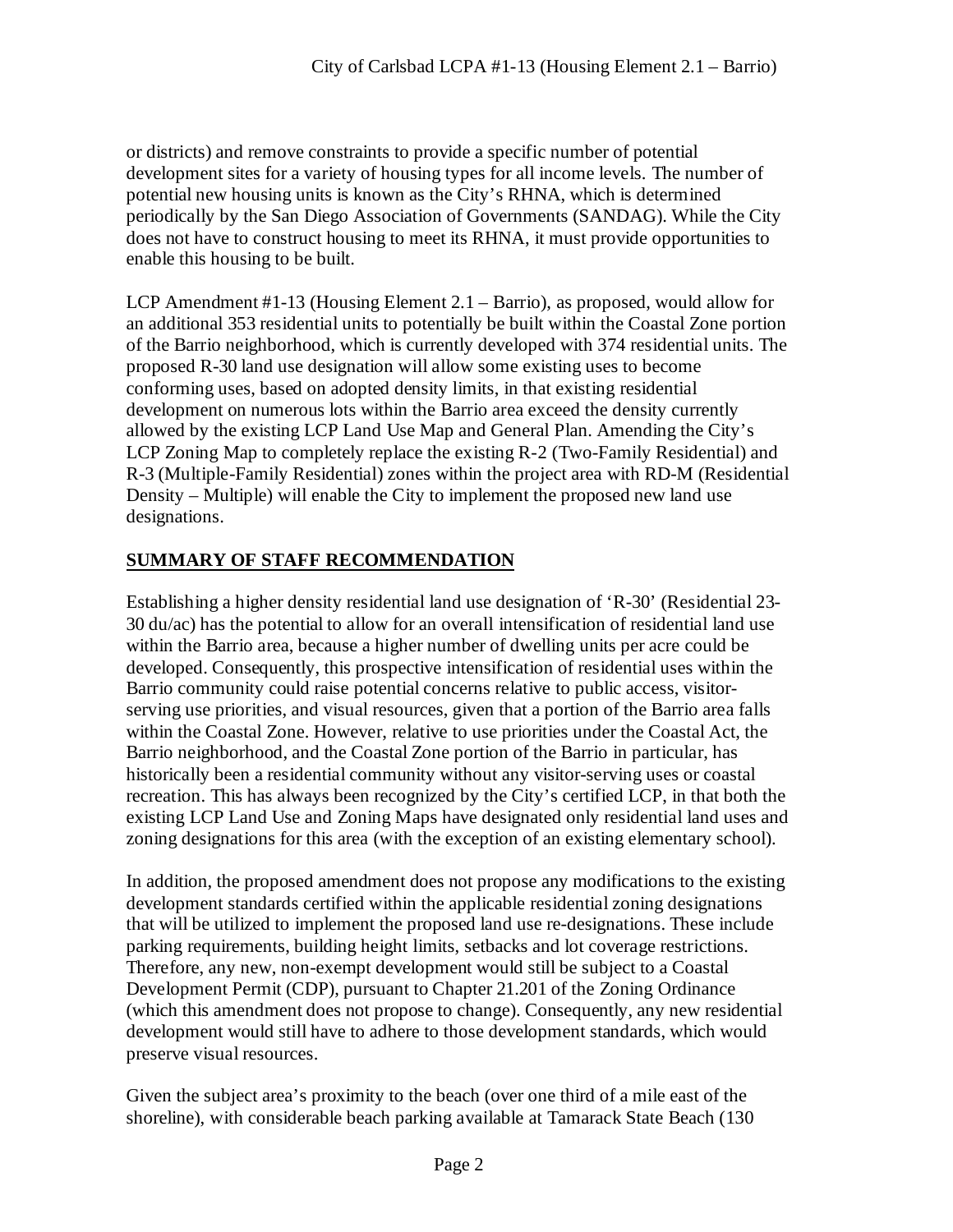spaces) and along Carlsbad Boulevard (34 spaces), public access and coastal views are not expected to be significantly impacted by the proposed amendment. Furthermore, this area is already well-served by alternate transit, including train and bus services, provided by the North County Transit District, which are located within a 1-mile radius of the project area. Therefore, new residents within the existing Barrio community resulting from more intensive residential development will not be dependent upon automobiles as their only mode of transportation, which will reduce potentially increased trip generation levels within and around the Barrio area. Consequently, coastal access should not be significantly impacted by the proposed amendment.

Staff recommends that the Commission find that the City's request to amend the certified LCP Land Use Plan meets the requirements of, and conforms with, the Chapter 3 policies of the Coastal Act as submitted. Additionally, staff recommends that the City's request to amend the certified LCP Implementation Plan can be found to be consistent with the certified Mello II Land Use Plan. No adverse impacts to coastal access or coastal resources are anticipated. Staff is therefore recommending that the amendment be approved as submitted by the City. The appropriate resolutions and motions may be found on Pages 5 and 6. The findings for approval of the LUP Amendment as submitted begin on Page 6 and the findings for approval of the IP Amendment as submitted begin on Page 10.

#### **BACKGROUND**

 $\overline{a}$ 

LCP Amendment #1-13 was first submitted March 19, 2013, but was not filed as complete until April 19, 2013. A one year time extension was granted to Commission staff at the July 2013 Commission meeting, due to insufficient time to adequately review and prepare recommendations on the amendment. Commission staff has worked with Planning staff from the City of Carlsbad during the review of this proposed amendment.

#### **ADDITIONAL INFORMATION**

Further information on the City of Carlsbad's LCP Amendment #1-13 may be obtained from Rick Casswell, Coastal Planner, at (619) 767-2370.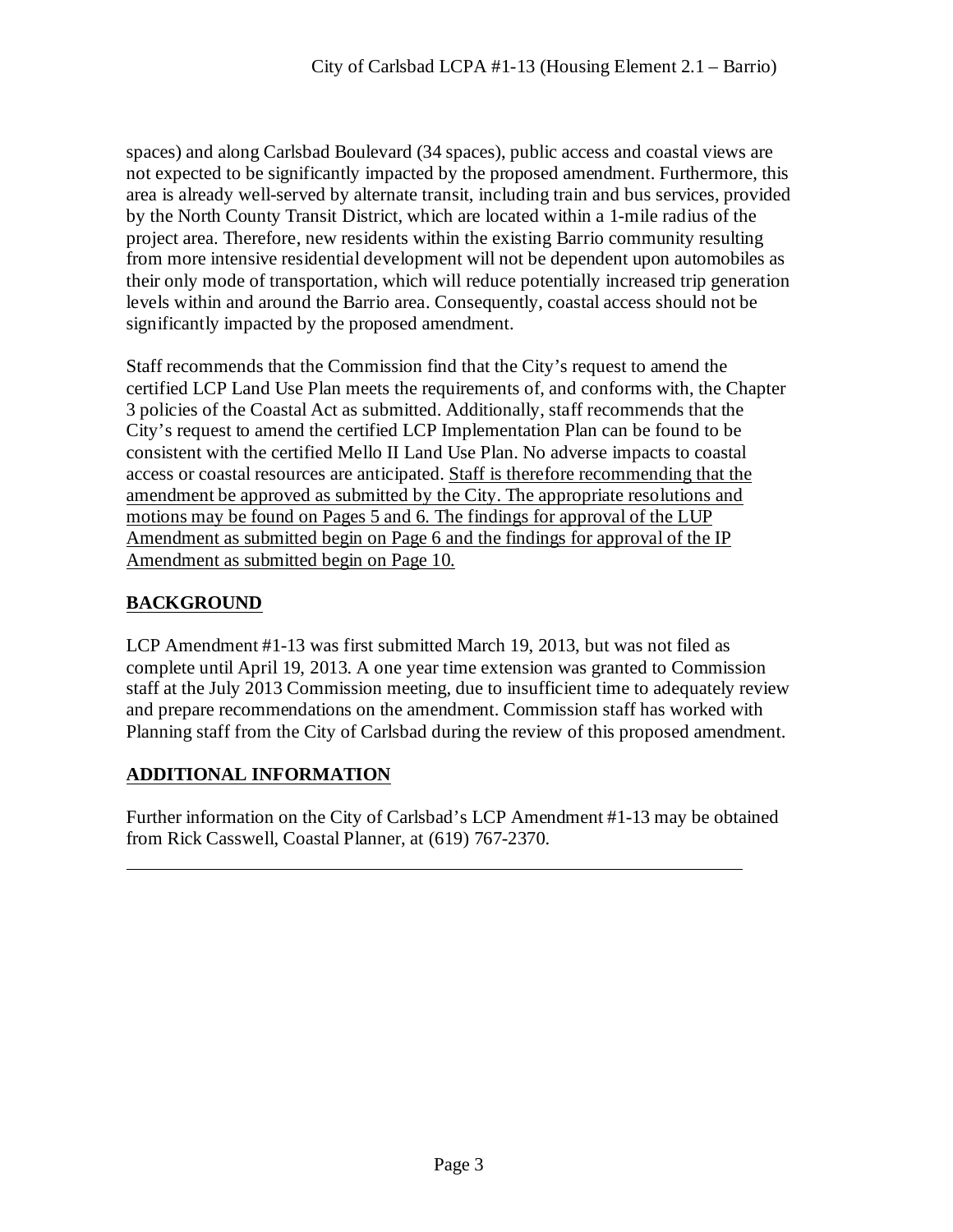# **PART I. OVERVIEW**

# **A. LCP HISTORY**

The City of Carlsbad's certified LCP contains six geographic segments as follows: Agua Hedionda, Mello I, Mello II, West Batiquitos Lagoon/Sammis Properties, East Batiquitos Lagoon/Hunt Properties, and Village Area. Pursuant to Sections 30170(f) and 30171 of the Public Resources Code, the Coastal Commission prepared and approved two portions of the LCP, the Mello I and II segments in 1980 and 1981, respectively. The West Batiquitos Lagoon/ Sammis Properties segment was certified in 1985. The East Batiquitos Lagoon/Hunt Properties segment was certified in 1988. The Village Redevelopment Area LCP was certified in 1988; the City has been issuing coastal development permits there since that time. On October 21, 1997, the City assumed permit jurisdiction and has been issuing coastal development permits for all segments except Agua Hedionda. The Agua Hedionda Lagoon LCP segment is a deferred certification area until an implementation plan for that segment is certified. The proposed amendment modifies only the Mello II segment of the LCP.

# **B. STANDARD OF REVIEW**

The standard of review for land use plans, or their amendments, is found in Section 30512 of the Coastal Act. This section requires the Commission to certify an LUP or LUP amendment if it finds that it meets the requirements of, and conforms to, Chapter 3 of the Coastal Act. Specifically, it states:

#### Section 30512

(c) The Commission shall certify a land use plan, or any amendments thereto, if it finds that a land use plan meets the requirements of, and is in conformity with, the policies of Chapter 3 (commencing with Section 30200). Except as provided in paragraph (1) of subdivision (a), a decision to certify shall require a majority vote of the appointed membership of the Commission.

Pursuant to Section 30513 of the Coastal Act, the Commission may only reject zoning ordinances or other implementing actions, as well as their amendments, on the grounds that they do not conform with, or are inadequate to carry out, the provisions of the certified land use plan. The Commission shall take action by a majority vote of the Commissioners present.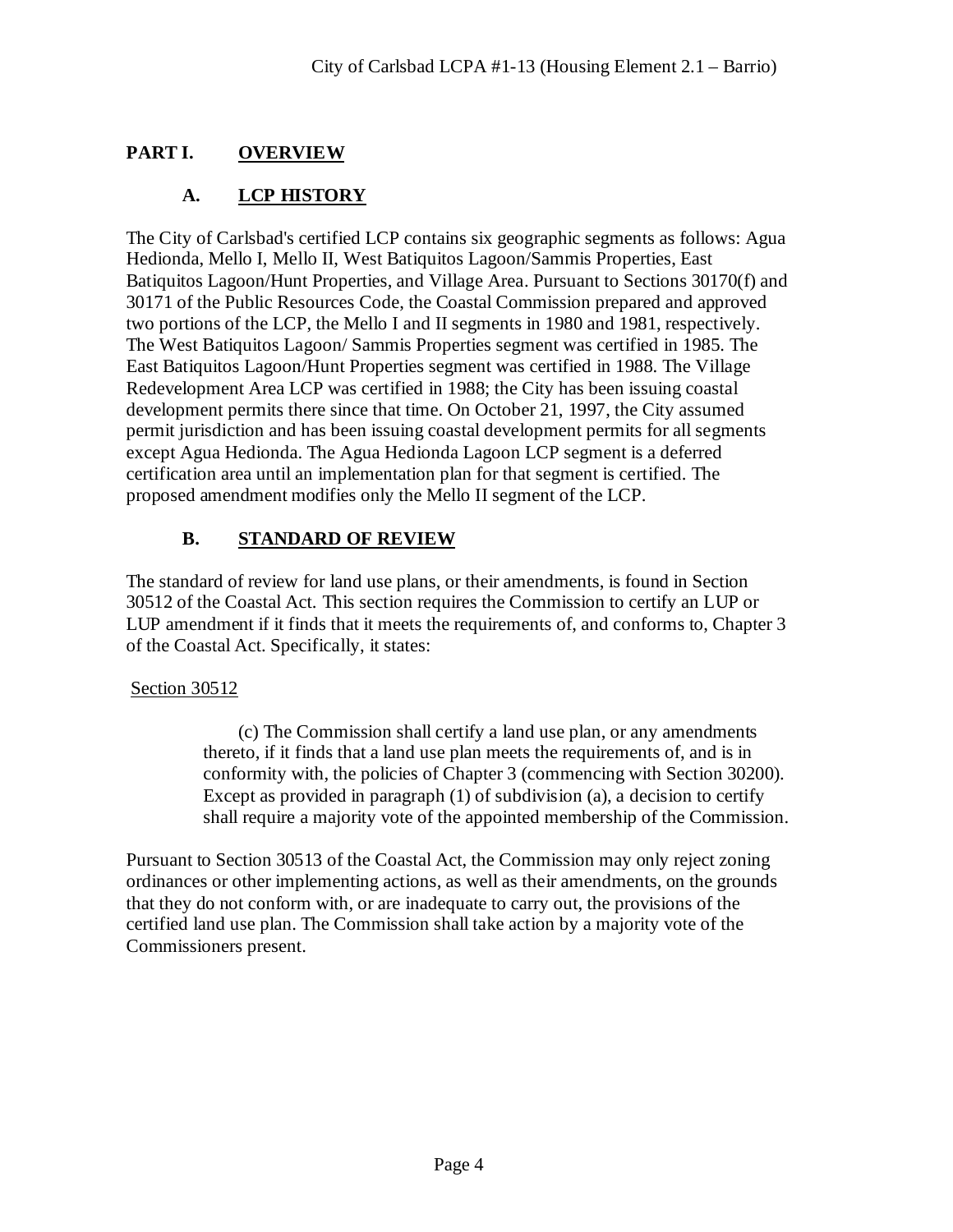# **C. PUBLIC PARTICIPATION**

 $\overline{a}$ 

Section 30503 of the Coastal Act requires local governments to provide the public with maximum opportunities to participate in the development of the LCP amendment prior to its submittal to the Commission for review. The City has held Planning Commission and City Council meetings with regard to the subject amendment request. All of those local hearings were duly noticed to the public. Notice of the subject amendment has been distributed to all known interested parties.

# **PART II. LOCAL COASTAL PROGRAM SUBMITTAL – RESOLUTION**

Following a public hearing, staff recommends the Commission adopt the following resolution and findings. The appropriate motion to introduce the resolution and a staff recommendation are provided.

#### **I. MOTION:** *I move that the Commission approve the Land Use Plan Amendment No. 1-13 for the City of Carlsbad LCP as submitted.*

# **STAFF RECOMMENDATION TO CERTIFY:**

Staff recommends a **YES** vote. Passage of this motion will result in certification of the Land Use Plan amendment as submitted and adoption of the following resolution and findings. The motion to certify as submitted passes only upon an affirmative vote of a majority of the appointed Commissioners.

#### **RESOLUTION TO CERTIFY LAND USE PLAN AMENDMENT AS SUBMITTED:**

The Commission hereby certifies the Land Use Plan Amendment for the City of Carlsbad as submitted and adopts the findings set forth below on grounds that the land use plan, as amended, will meet the requirements of and be in conformity with the policies of Chapter 3 of the Coastal Act. Certification of the land use plan amendment complies with the California Environmental Quality Act because either 1) feasible mitigation measures and/or alternatives have been incorporated to substantially lessen any significant adverse effects of the plan on the environment, or 2) there are no further feasible alternatives and mitigation measures that would substantially lessen any significant adverse impacts on the environment that will result from certification of the land use plan amendment.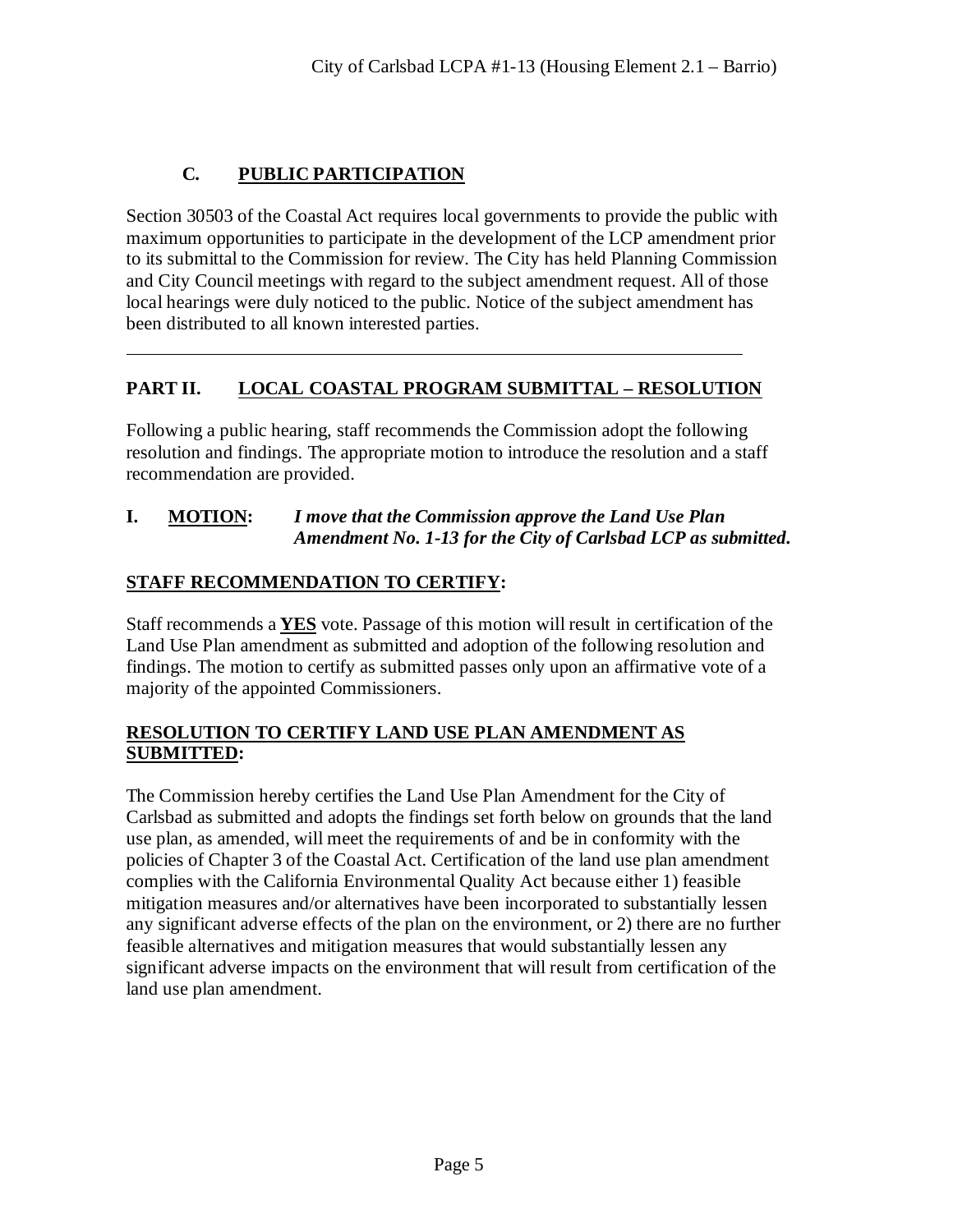#### **II. MOTION:** *I move that the Commission approve the Implementation Plan Amendment No. 1-13 for the City of Carlsbad LCP as submitted.*

#### **STAFF RECOMMENDATION TO CERTIFY:**

Staff recommends a **YES** vote. Passage of this motion will result in certification of the Implementation Plan amendment as submitted and adoption of the following resolution and findings. The motion to certify as submitted passes only upon an affirmative vote of a majority of the Commissioners present.

#### **RESOLUTION TO CERTIFY IMPLEMENTATION PROGRAM AMENDMENT AS SUBMITTED:**

The Commission hereby certifies the Implementation Plan Amendment for the City of Carlsbad certified LCP as submitted and adopts the findings set forth below on grounds that the Implementation Plan Amendment conforms with, and is adequate to carry out, the provisions of the certified Land Use Plan, as amended, and certification of the Implementation Plan Amendment will meet the requirements of the California Environmental Quality Act, because either 1) feasible mitigation measures and/or alternatives have been incorporated to substantially lessen any significant adverse effects of the Implementation Plan Amendment on the environment, or 2) there are no further feasible alternatives or mitigation measures that would substantially lessen any significant adverse impacts on the environment that will result from certification of the Implementation Plan amendment.

#### **PART III. FINDINGS FOR APPROVAL OF THE CITY OF CARLSBAD MELLO II LAND USE PLAN AMENDMENT, AS SUBMITTEDAMENDMENT DESCRIPTION**

#### **A. AMENDMENT DESCRIPTION**

 $\overline{a}$ 

The proposed amendment would provide the following changes to the City's Mello II Land Use Plan. First, it would mend the certified LCP Land Use Map to create a new 'R-30' (Residential 23-30 du/ac) land use designation. Additionally, the amendment would then re-designate all 38 existing RM (Medium Density; 0-4 du/ac) properties within the Coastal Zone portion of the Barrio area as 'R-30', along with re-designating 13 existing RMH (Medium-High Density; 8-15 du/ac) properties as 'R-30' within the same area.

The Barrio neighborhood, in its entirety, is located south of Oak Avenue, north of Tamarack Avenue, east of the railroad, and west of the Interstate-5 freeway (I-5). Notably, a commercial property (currently occupied by a gas station and pub) located at the southwest tip of this described area is not included as part of the Barrio neighborhood. The Coastal Zone portion of the Barrio neighborhood comprises an irregular shape, with the northern tip beginning approximately 300 feet south of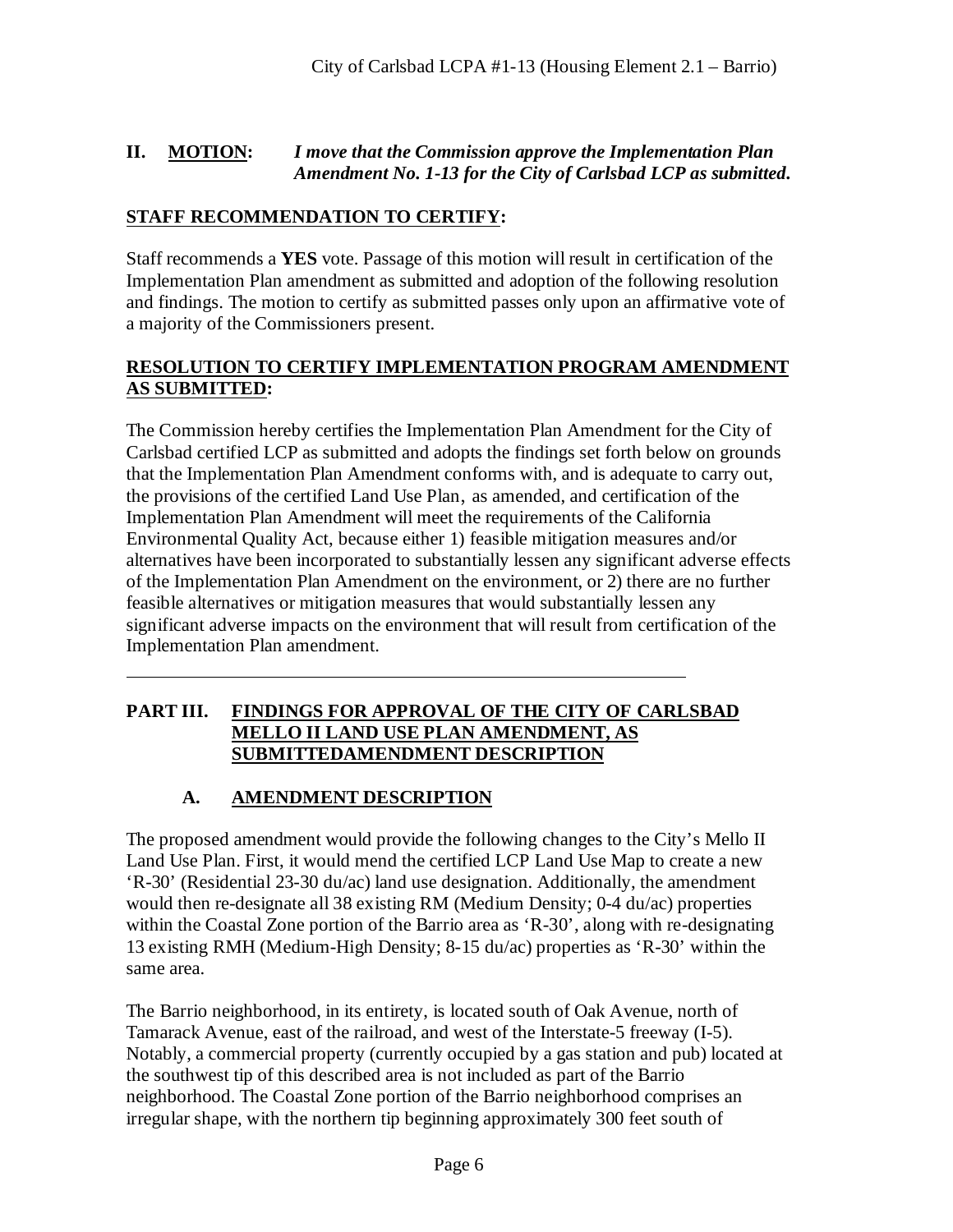Chestnut Avenue, which is bounded by the railroad to the west, and is primarily contained between Magnolia Avenue and Tamarack Avenue, with the eastern extremity bounded by Interstate 5.

#### **B. CONFORMITY OF THE CITY OF CARLSBAD MELLO II LAND USE PLAN AMENDMENT WITH CHAPTER 3**

Relevant Coastal Act policies include the following:

#### **Public Access**

#### **Section 30210**

In carrying out the requirement of Section 4 of Article X of the California Constitution, maximum access, which shall be conspicuously posted, and recreational opportunities shall be provided for all the people consistent with public safety needs and the need to protect public rights, rights of private property owners, and natural resource areas from overuse.

#### **Visitor-Serving Uses**

#### **Section 30213**

Lower cost visitor and recreational facilities shall be protected, encouraged, and, where feasible, provided. Developments providing public recreational opportunities are preferred…

#### **Section 30222**

The use of private lands suitable for visitor-serving commercial recreational facilities designed to enhance public opportunities for coastal recreation shall have priority over private residential, general industrial, or general commercial development, but not over agriculture or coastal-dependent industry.

#### **Coastal Development/Visual Resources**

#### **Section 30250**

(a) New residential, commercial, or industrial development, except as otherwise provided in this division, shall be located within, contiguous with, or in close proximity to, existing developed areas able to accommodate it or, where such areas are not able to accommodate it, in other areas with adequate public services and where it will not have significant adverse effects, either individually or cumulatively, on coastal resources. […]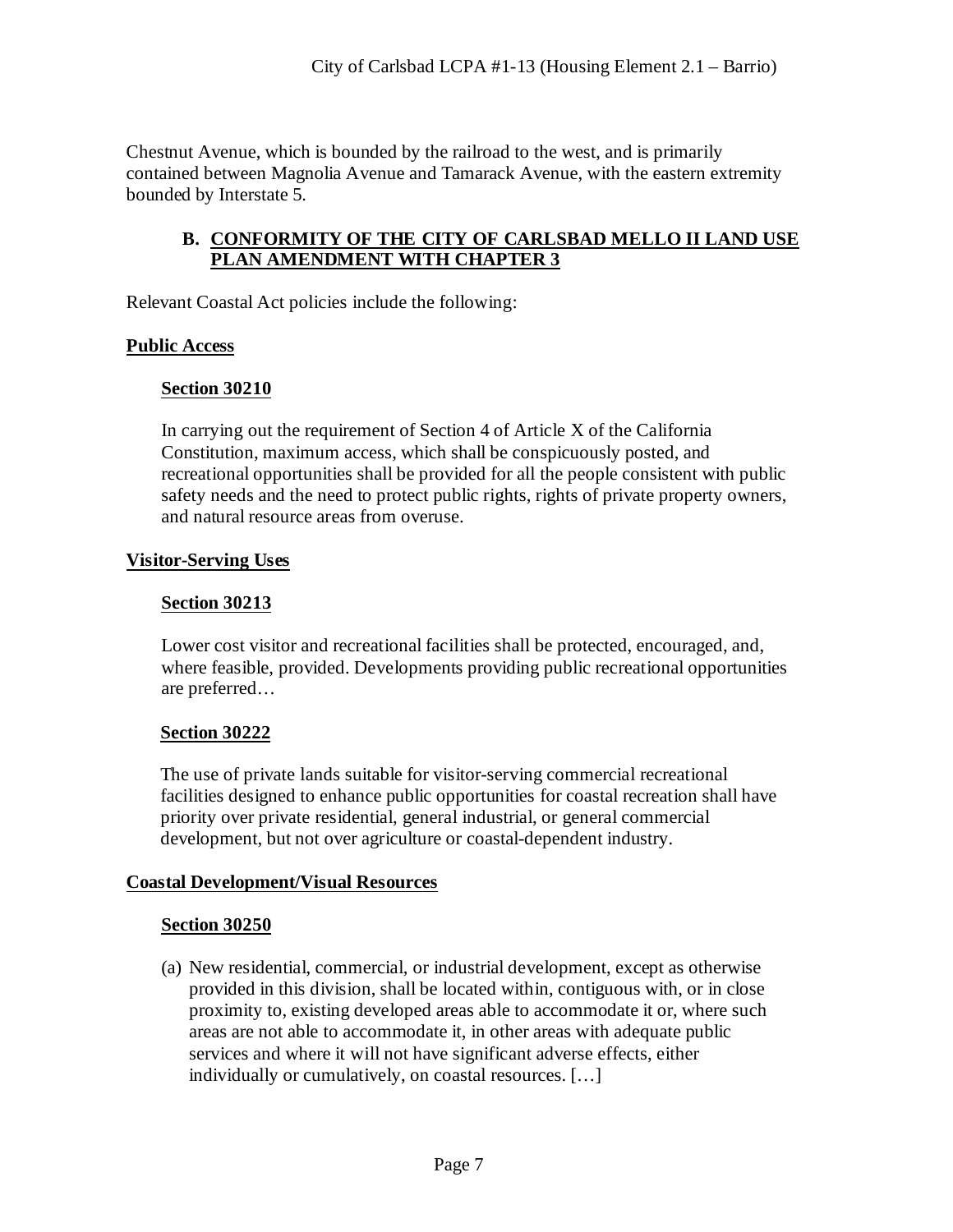#### **Section 30251**

The scenic and visual qualities of coastal areas shall be considered and protected as a resource of public importance. Permitted development shall be sited and designed to protect views to and along the ocean and scenic coastal areas, to minimize the alteration of natural land forms, to be visually compatible with the character of surrounding areas, and, where feasible, to restore and enhance visual quality in degraded areas. […]

#### **Section 30252**

The location and amount of new development should maintain and enhance public access to the coast by (1) facilitating the provision or extension of transit service, (2) providing commercial facilities within or adjoining residential development or in other areas that will minimize the use of coastal access roads, (3) providing nonautomobile circulation within the development, (4) provide adequate parking facilities or providing substitute means of serving the development with public transportation…

#### **Section 30253**

New development shall: […]

(d) Minimize energy consumption and vehicle miles traveled.

The proposed amendment to establish a new land use designation of 'R-30' (Residential 23-30 du/ac) and apply that to all existing RM (Medium Density 0-4 du/ac) and RMH (Medium-High Density 8-15 du/ac) properties means that the Barrio area has the potential to significantly intensify residential development within its boundaries. Consequently, this projected (contingent upon future development/redevelopment) intensification of residential uses within the Barrio area may raise conflicts with coastal access, visitor-serving use priorities or visual resources. However, adverse impacts are not anticipated due to several factors.

First, the Barrio area as it exists today is predominantly residential, and virtually completely residential (with the exception of the elementary school) within the Coastal Zone portion of the Barrio which this LCP Amendment addresses. Therefore, there would be no loss of visitor-serving or coastal recreational uses within the subject area because these uses do not currently exist in this part of Carlsbad. This absence of coastal recreation and visitor-serving uses within the Coastal Zone portion of the Barrio can largely be explained because of the community's relationship to the ocean. Located in excess of one-third of a mile east of the shoreline, there are no public views of the ocean, and the railroad corridor, which makes up the western boundary of the area, essentially acts as a man-made barrier for pedestrian access to the beach. As a result of this distance and perceived barrier to pedestrian access, direct public access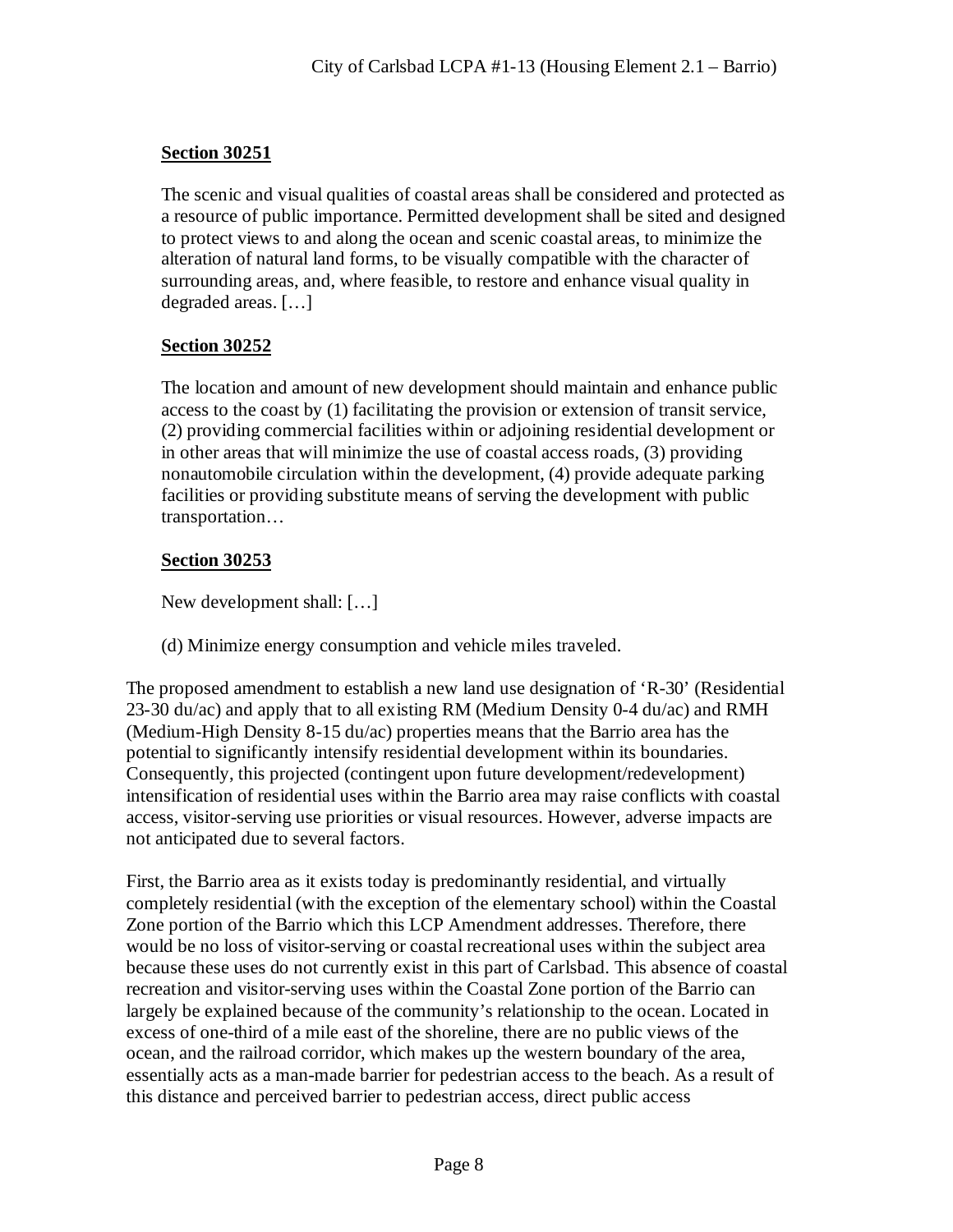opportunities and reservoir parking for the beach is located further west, closer to the shoreline.

Additionally, Tamarack Avenue, which is the closest public right-of-way with direct access to the beach and a major coastal access corridor, is not expected to experience significant adverse impacts to traffic flow as a result of the potential residential intensification. This is due to a number of mitigation measures that the City's Mitigated Negative Declaration environmental document for the 2005-2010 Housing Element identifies which are expected to reduce any traffic impacts to a less than significant level. These include: requiring new development to provide a traffic analysis report (which evaluates project specific traffic impacts and identifies mitigation for impacts), according to City standards and as may be required by the City Engineer; developers making fair share contributions (when applicable) through the Traffic Impact Fee (TIF) program toward traffic improvements; and requiring new development to provide pedestrian and bicycle linkages (when feasible), which connect to nearby community centers, commercial developments, parks, schools, points of interest, major transportation corridors and the Carlsbad Trail System.

Also, the Barrio area already contains a significant number of properties that exceed the existing land use densities established under the existing LCP Land Use Map, which has a current maximum density range of 8-15 du/ac with the Medium-High Density (RMH) land use designation. Therefore, the proposed higher density land use designation (i.e. 'R-30'at 23-30 du/ac) will allow these properties to become conforming uses with the increased density to be authorized under this amendment.

Since the subject area has historically accommodated higher density residential development, when compared to the rest of the City, this area is already well-served by alternate transit, including train and bus services, provided by the North County Transit District, which are located within a 1-mile radius of the project area. Therefore, new residents within the existing Barrio community as a result of future, and possibly more intensive, residential development will not be solely dependent upon automobiles as their mode of transportation, which should help minimize potentially increased trip generation levels within the Barrio area. Additionally, the Barrio community has been identified as a "smart growth" area for the City and SANDAG. With both organizations investing funds to promote and encourage alternative transportation choices in the area, the proposed residential density increase further supports transit-oriented development and reduces vehicle miles traveled. Consequently, public access should not be significantly impacted by the proposed amendment. Therefore, the proposed Land Use Plan amendment can be found consistent with Chapter 3 of the Coastal Act, as submitted.

 $\overline{a}$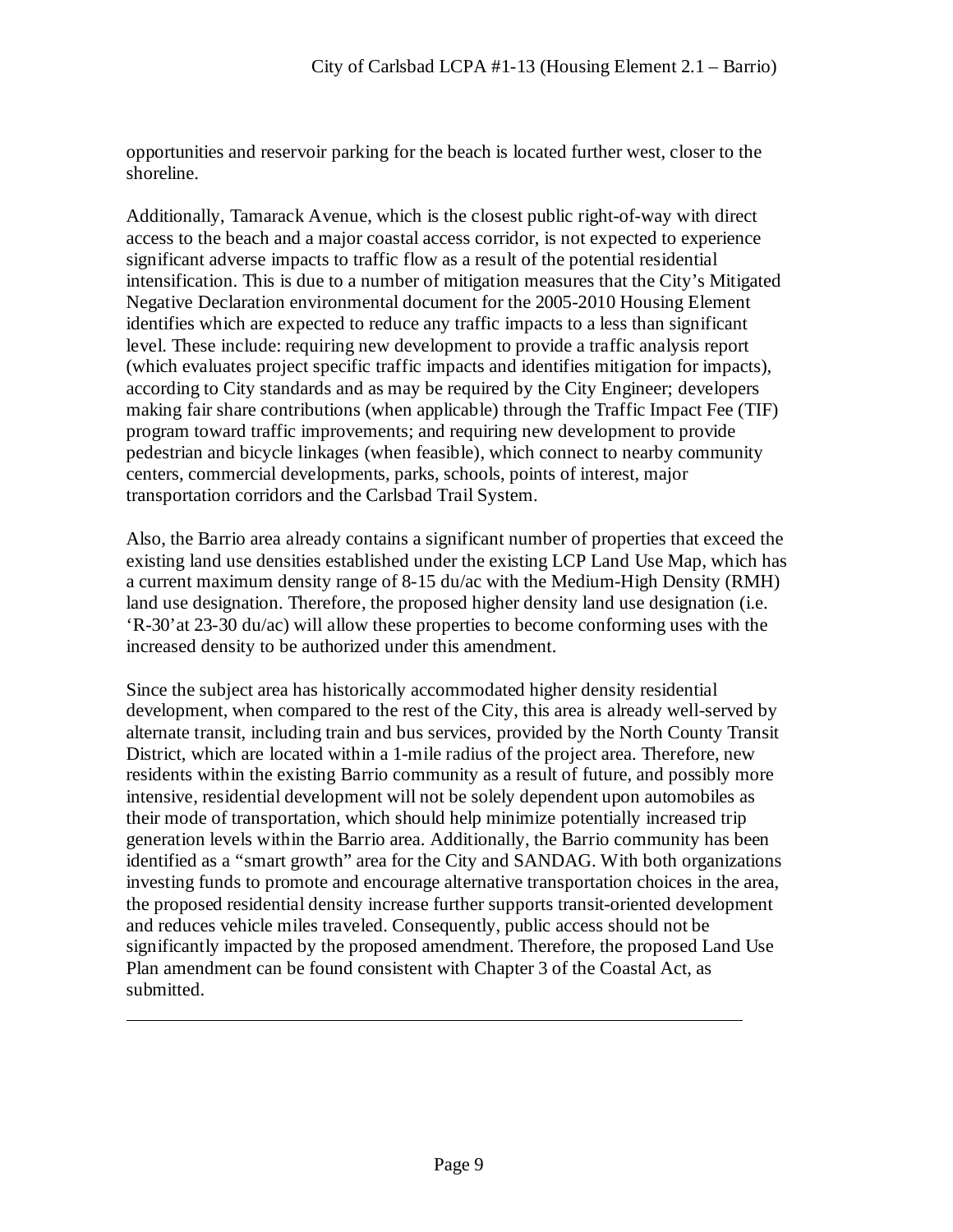#### **PART IV. FINDINGS FOR APPROVAL OF THE CITY OF CARLSBAD IMPLEMENTATION PLAN AMENDMENT, AS SUBMITTED**

# **A. AMENDMENT DESCRIPTION**

- Amend the LCP Zoning Map by changing the zoning designations throughout the Barrio area to implement the proposed new land use designation. Involves redesignating all 38 existing R-2 (Two-Family Residential) properties as RD-M (Residential Density – Multiple), and redesignating all 4 existing R-3 (Multiple-Family Residential) properties as RD-M.
- Development standards for all RD-M Zone to remain unchanged and this zone will be utilized as the implementing zone for the new R-30 land use category.
- Parking requirements to comply with existing regulations established under Section 21.44 of the Zoning Ordinance.

# **B. CONFORMANCE WITH THE CERTIFIED LAND USE PLAN**

The standard of review for LCP implementation submittals or amendments is their consistency with and ability to carry out the provisions of the certified LUP. The certified LUP for the Mello II segment of the City has a number of goals and policies relevant to the proposed amendment.

#### **Policy 1-1: Allowable Land Uses**

Allowable uses are those that are consistent with both the General Plan and the Local Coastal Program.

#### **Policy 1-2: Maximum Density of Development**

Residential densities shall be permitted and based on the underlying LCP land use designation. The residential land use designations shall represent the maximum density permitted subject to the application of requested density bonuses pursuant to Chapter 21.86 of the Carlsbad Municipal Code and the applicable resource protection provisions of the certified LCP.

#### **Policy 6-5 – Need for 200 Additional Hotel-Motel Rooms and Visitor Serving Uses**

Approximately 40 acres of additional visitor-serving (hotel-motel and restaurant) uses should be established…Restaurants and other visitor-serving facilities also need to be provided …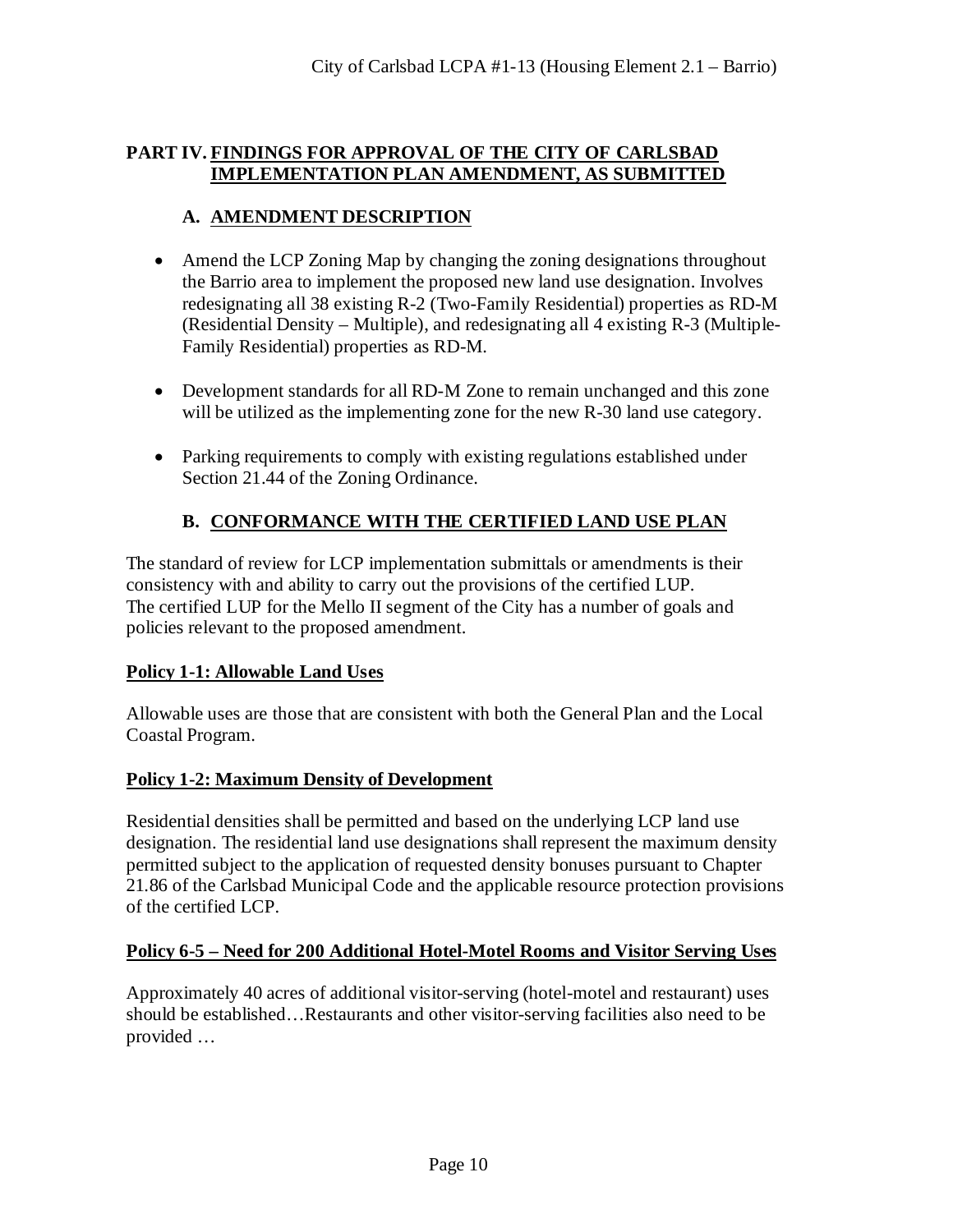#### **Policy 7-10: Parking**

Parking standards set forth within the City of Carlsbad Zoning Ordinance are appropriate for the future development of various land uses.

#### **Policy 8-3: Infill Development Design Review**

While the Scenic Preservation Overlay Zone can be used to enhance the character of new development, the City of Carlsbad should adopt a policy whereby the unique characteristics of older communities…can be protected through their redevelopment scheme. This policy should reflect design standards which are in accordance with the flavor of the existing neighborhood.

The rezoning of all existing R-2 (Two-Family Residential) and R-3 (Multiple-Family Residential) properties to RD-M (Residential Density – Multiple) encourages the implementation of the new 'R-30' land use designation, which may facilitate residential intensification within the Barrio neighborhood. However, since the 'R-30' density range is proposed only within the Barrio community, the amendment's impact to the City's Coastal Zone is limited. This area of the City has historically been primarily residential in character, which the LCP has always recognized with its land use designations. Therefore, this area has not been intended to accommodate visitor-serving or recreational type uses. Additionally, the zoning designations will remain residential for this portion of the Barrio, and will, therefore, comply with Policy 1-1 of the Mello II LCP.

The proposed Zoning Map amendment will not be adding a new zoning classification (instead, it will be using the RD-M zone to implement the new 'R-30' land use designation); and, the existing development standards for the applicable zoning designations will also be retained. Consequently, the parking requirements, building height limits, setbacks, lot coverage and the issuance of coastal development permits for non-exempt development will still apply. This will ensure that although new residential development could result in more intense land uses, the new development must still adhere to the certified LCP's existing development standards, which will ensure implementation of the LCP's view preservation and public access policies. Furthermore, the City's use of the RD-M zone will be consistent with the addition of the new 'R-30' (Residential 23-30 du/ac) land use designation to the LCP Land Use Map, in that the RD-M zone has historically been used by the City to implement its highest density residential land use designations. Therefore, the proposed amendment will be in conformance with Policy 1-2 of the Mello II LCP, which requires residential densities to be permitted and based on the underlying LCP land use designation.

The development standards (established in the City of Carlsbad Zoning Ordinance) applicable to the RD-M zone will remain unchanged, along with the applicable parking standards which are also set forth within the City's Zoning Ordinance. Additionally, any new development would still be subject to a CDP, pursuant to Chapter 21.201 of the Zoning Ordinance (which this amendment does not propose to change). This means that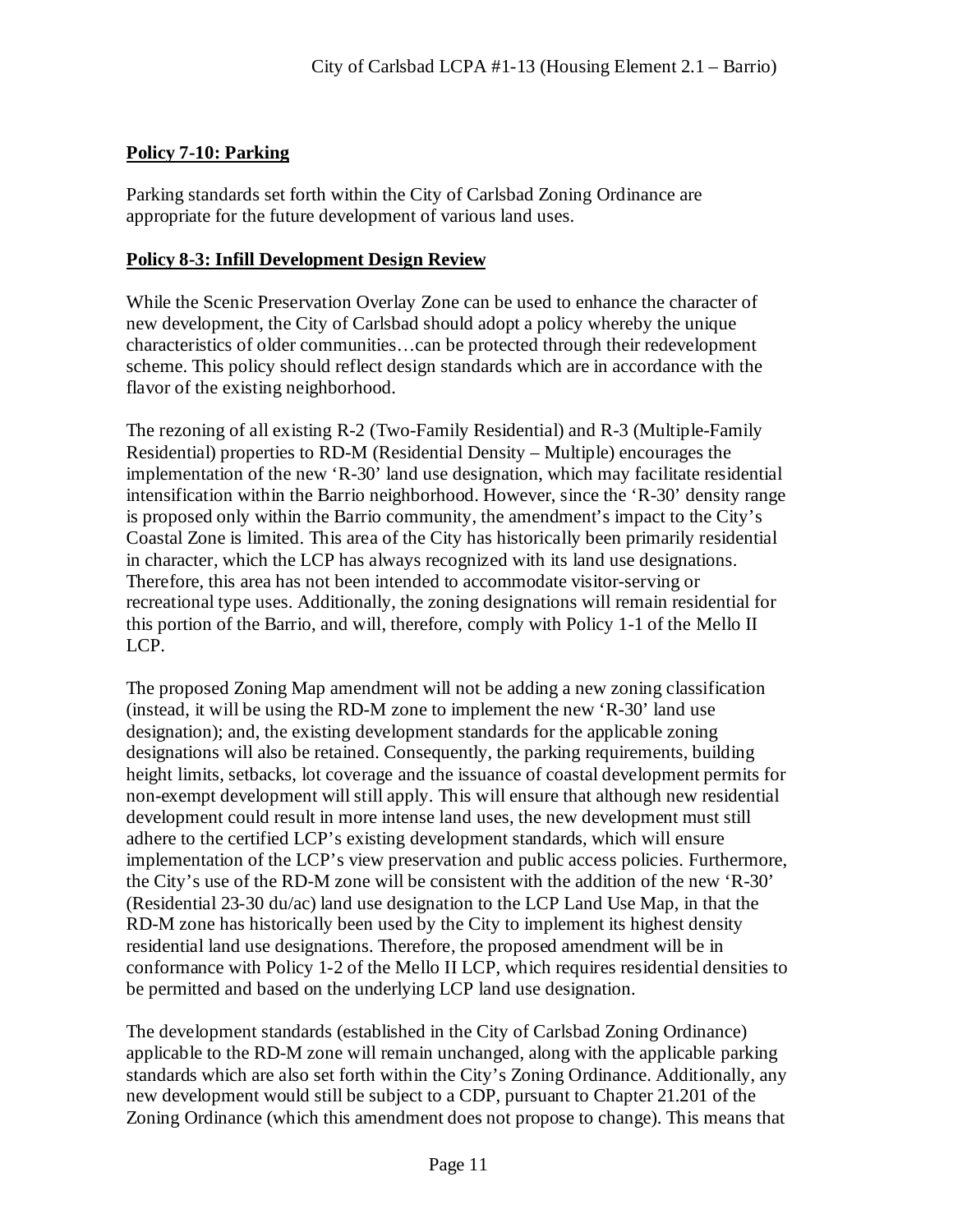adequate parking, consistent with Policy 7-10 of the Mello II LCP segment, will continue to be required in conjunction with any new development resulting from the proposed amendment. Also, in adherence to Policy 8-3 of the Mello II LCP segment, residential development standards such as building height limits, setback requirements, and lot coverage restrictions will be maintained, which will ensure that new development will be compatible with the neighborhood. Also, through the coastal development permitting process, future development on any sites that may contain or are sited adjacent to any sensitive resources would need to preserve and provide necessary buffering for such resources consistent with the certified LCP. In summary, the Commission finds that the proposed amendment can be certified, as submitted, because it is in conformance with the certified land use plan, provides for a wider range of affordable housing opportunities, and will not adversely impact coastal access or coastal resources.

#### **PART V. CONSISTENCY WITH THE CALIFORNIA ENVIRONMENTAL QUALITY ACT (CEQA)**

 $\overline{a}$ 

Section 21080.9 of the California Environmental Quality Act (CEQA) exempts local governments from the requirement of preparing an environmental impact report (EIR) in connection with its activities and approvals necessary for the preparation and adoption of a local coastal program. The Commission's regulatory program has been certified by the Resources Agency, finding that the Commission's environmental review process to be functionally equivalent to the EIR process. Thus, under CEQA Section 21080.5, the Commission is relieved of the responsibility to prepare an EIR for each LCP submittal.

At the local level, in connection with the revisions to its Zoning Ordinance, the City determined that the subject LCP amendment was adequately addressed within the Revised Mitigated Negative Declaration (MND) on the City's update of its Housing Element approved by the City on December 22, 2009.

Nevertheless, the Commission is required, as provided under section 13540 of its regulations, in an LCP submittal, such as in this case, to find that the approval of the proposed LCP, or LCP, as amended, does conform with section  $21080.5(d)(2)(A)$  of CEQA which requires "that an activity will not be approved or adopted as proposed if there are feasible alternatives or feasible mitigation measures available that would substantially lessen a significant adverse effect that the activity may have on the environment." The proposed amendment would not result in an intensification of land uses incompatible with the surrounding development or have adverse impacts on coastal resources. Further, the Commission finds that the proposed amendment is unlikely to have any significant adverse effect on the environment as a whole. Therefore, the Commission finds that the subject LCP implementation plan, as amended, conforms to the provisions of CEQA.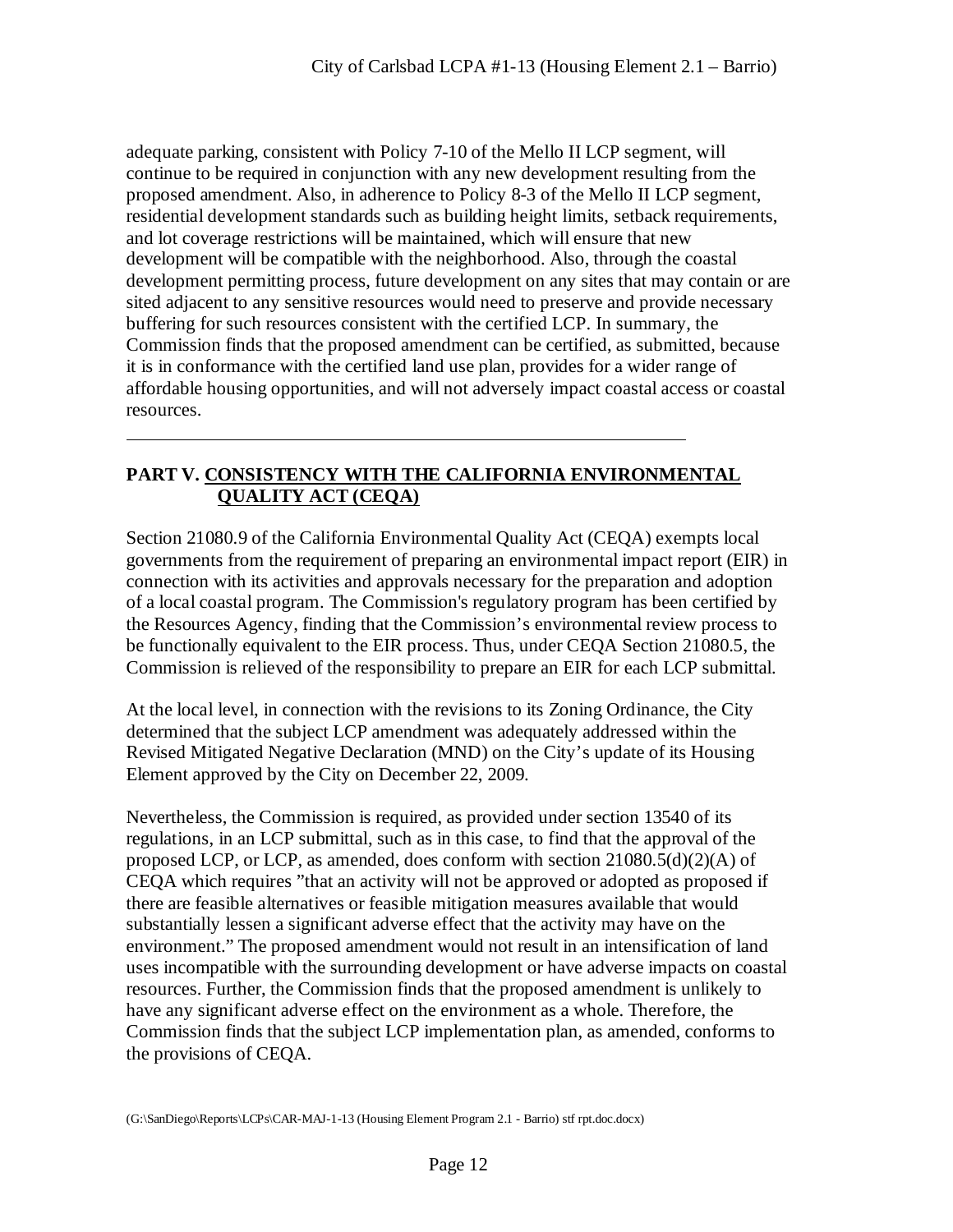| $\mathbf{L}$   | <b>RESOLUTION NO. 2013-048</b>                                                                                  |  |  |  |  |
|----------------|-----------------------------------------------------------------------------------------------------------------|--|--|--|--|
| $\overline{2}$ | A RESOLUTION OF THE CITY COUNCIL OF THE CITY OF                                                                 |  |  |  |  |
| 3              | CARLSBAD, CALIFORNIA, APPROVING: 1) AN ADDENDUM TO<br>THE MITIGATED NEGATIVE DECLARATION AND MITIGATION         |  |  |  |  |
| 4              | MONITORING AND REPORTING PROGRAM FOR THE 2006-<br>2010 CARLSBAD HOUSING ELEMENT, 2) AN AMENDMENT TO             |  |  |  |  |
| 5              | THE GENERAL PLAN LAND USE ELEMENT TO CREATE THE<br>RESIDENTIAL R-30 LAND USE DESIGNATION, 3) AN                 |  |  |  |  |
| 6              | AMENDMENT TO THE GENERAL PLAN LAND USE MAP AND<br>OFFICIAL OPEN SPACE & CONSERVATION MAP, AND 4) AN             |  |  |  |  |
| 7              | AMENOMENT TO THE LOCAL COASTAL PROGRAM LAND<br>USE MAP AND ZONING MAP; SAID MAP AMENDMENTS                      |  |  |  |  |
| 8              | IMPLEMENT HOUSING ELEMENT PROGRAM 2.1 WITHIN THE<br>BARRIO AREA, WHICH IS GENERALLY LOCATED NORTH OF            |  |  |  |  |
| 9              | TAMARACK AVE., SOUTH OF OAK AVE., EAST OF THE<br>RAILROAD, AND WEST OF INTERSTATE 5.                            |  |  |  |  |
| 10             | CASE NAME: HOUSING ELEMENT PROGRAM 2.1 - BARRIO                                                                 |  |  |  |  |
| 11             | CASE NO.: GPA 12-03/GPA 12-04/ZC 12-02/ZC 12-03/<br><b>ZCA 12-02/LCPA 12-03</b>                                 |  |  |  |  |
|                | The City Council of the City of Carlsbad, California, does hereby resolve as                                    |  |  |  |  |
| $12 \,$        | follows:                                                                                                        |  |  |  |  |
| 13             | WHEREAS, pursuant to the provisions of the Municipal Code, the Planning                                         |  |  |  |  |
| 4              | Commission did, on December 5, 2012, hold a duly noticed public hearing as prescribed by law                    |  |  |  |  |
| 15             | to consider: an Addendum to the Mitigated Negative Declaration and Mitigation Monitoring and                    |  |  |  |  |
| 16             | Reporting Program for the 2005-2010 Carlebad Housing Element, according to "Exhibit A,"                         |  |  |  |  |
| 17             | attached to Planning Commission Resolution No. 8931; General Plan Amendment 12-03,                              |  |  |  |  |
| 18             | according to Exhibits "GPA 12-03A" and "GPA 12-03B," attached to Planning Commission                            |  |  |  |  |
| 9              | Resolution No. 6932; General Plan Amendment 12-04, according to Exhibit "GPA 12-04,"                            |  |  |  |  |
| 20             | attached to Planning Commission Resolution No. 8933; and Local Coastal Program                                  |  |  |  |  |
| 21             | Amendment 12-03, according to Exhibit "LCPA 12-03," attached to Planning Commission                             |  |  |  |  |
| 22             | Resolution No. 6933; and                                                                                        |  |  |  |  |
| 23             | WHEREAS, the Planning Commission recommended approval of: the Addendum                                          |  |  |  |  |
| 24             | to the Mitigated Negative Declaration and Mitigation Monitoring and                                             |  |  |  |  |
| 25             | <b>EXHIBIT NO. 1</b><br>2005-2010 Carlsbad Housing Element, according Planning Commist                          |  |  |  |  |
| 26             | <b>APPLICATION NO.</b><br>General Plan Amendment 12-03, according to Planning Commission<br><b>CAR-MAJ-1-13</b> |  |  |  |  |
| 27             | General Plan Amendment 12-04 and Local Coastal Program Amend Housing Element Program 2.1                        |  |  |  |  |
| 28             | - Barrio)<br>Planning Commission Resolution No. 6933; and<br><b>Resolution</b>                                  |  |  |  |  |
|                | nta Canatal Commicat                                                                                            |  |  |  |  |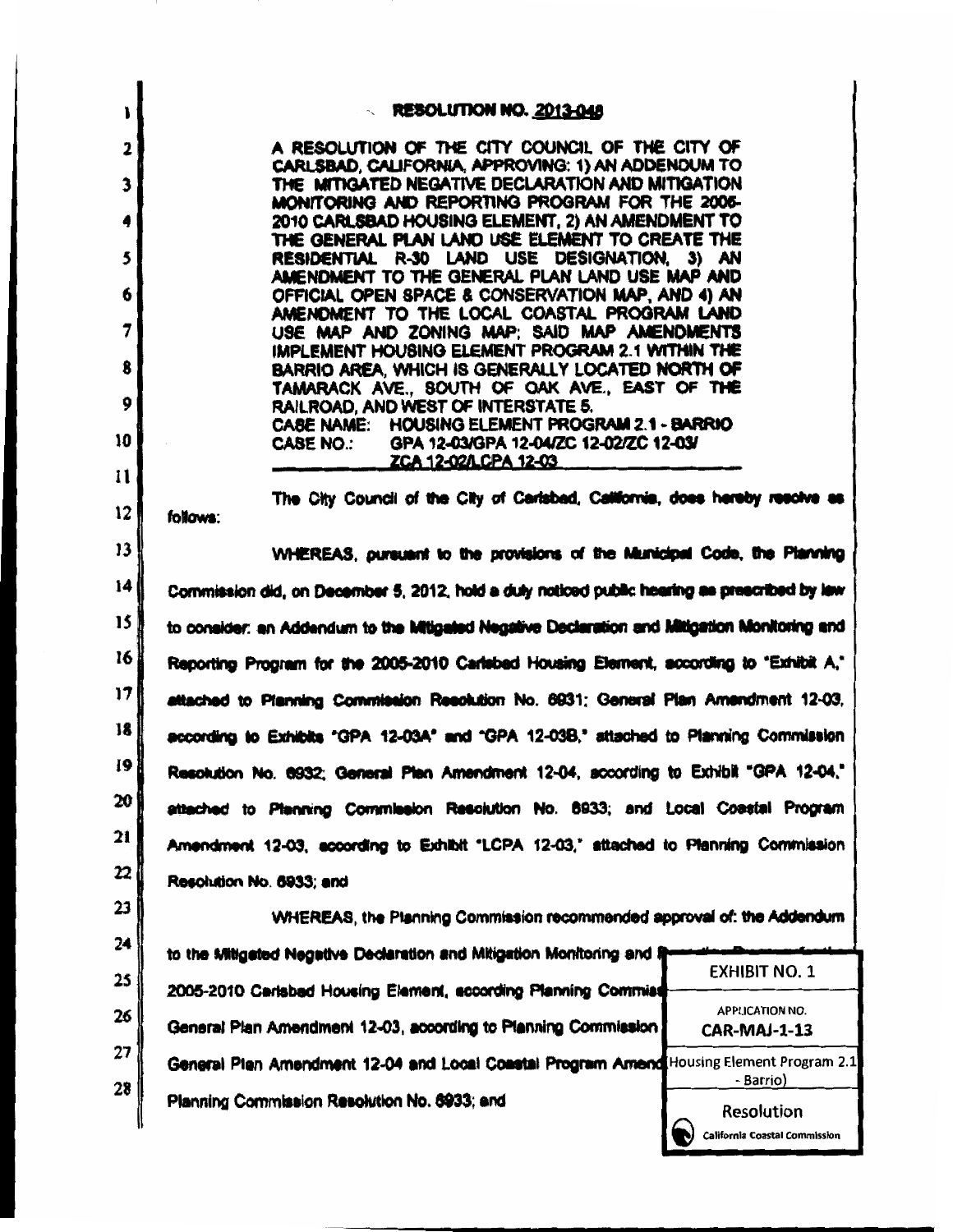WHEREAS, the City Council of the City of Carlsbad, on the \_\_\_\_\_\_ 26th \_\_\_\_\_ day of

2013, held a duly noticed public hearing to consider said Addendum, February

General Plan Amendments and Local Coastal Program Amendment; and

WHEREAS, at said public hearing, upon hearing and considering all testimony

5 and arguments, if any, of all persons desiring to be heard, the City Council considered all factors

6 relating to the Addendum, General Plan Amendments and Local Coastal Program Amendment.

NOW, THEREFORE, BE IT HEREBY RESOLVED by the City Council of the City

of Carlsbad as follows:

 $\mathbf{1}$ .

9 10

11

 $12$ 

 $13$ 

14

15

16

17

18

19

20

21

22

23

24

25

26

27

28

7

8

1

 $\mathbf{2}$ 

3

4

That the above recitations are true and correct.

That the Addendum to the Mitigated Negative Declaration and Mitigation Monitoring and Reporting Program for the 2005-2010 Carlsbad Housing Element, as shown in Planning Commission Resolution No. 6931, is approved and the findings and conditions of the Planning Commission contained in Planning Commission Resolution No. 6931 are incorporated herein by reference, and are the findings and conditions of the City Council.

That General Plan Amendment 12-03, as shown in Planning Commission З. Resolution No. 6932 on file with the City Clerk, is approved and the findings and conditions of the Planning Commission contained in Planning Commission Resolution No. 6932 are incorporated herein by reference, and are the findings and conditions of the City Council.

4. That General Plan Amendment 12-03 shall be effective thirty days after City Council adoption of this resolution.

That General Plan Amendment 12-04, as shown in Planning Commission 5. Resolution No. 6933 on file with the City Clerk, is approved and the findings and conditions of the Planning Commission contained in Planning Commission Resolution No. 6933 are incorporated herein by reference, and are the findings and conditions of the City Council.

That Local Coastal Program Amendment 12-03, as shown in Planning Commission Resolution No. 6933 on file with the City Clerk, is approved and the findings and conditions of the Planning Commission contained in Planning Commission Resolution No. 6933 are incorporated herein by reference, and are the findings and conditions of the City Council.

7. That General Plan Amendment 12-04 and Local Coastal Program Amendment 12-03 shall not become effective until Local Coastal Program Amendment 12-03 is approved by the California Coastal Commission.

This action is final on the date this resolution is adopted by the City Council. The Provisions of Chapter 1.16 of the Carlsbad Municipal Code, "Time Limits for Judicial Review" shall apply:

-2-

IH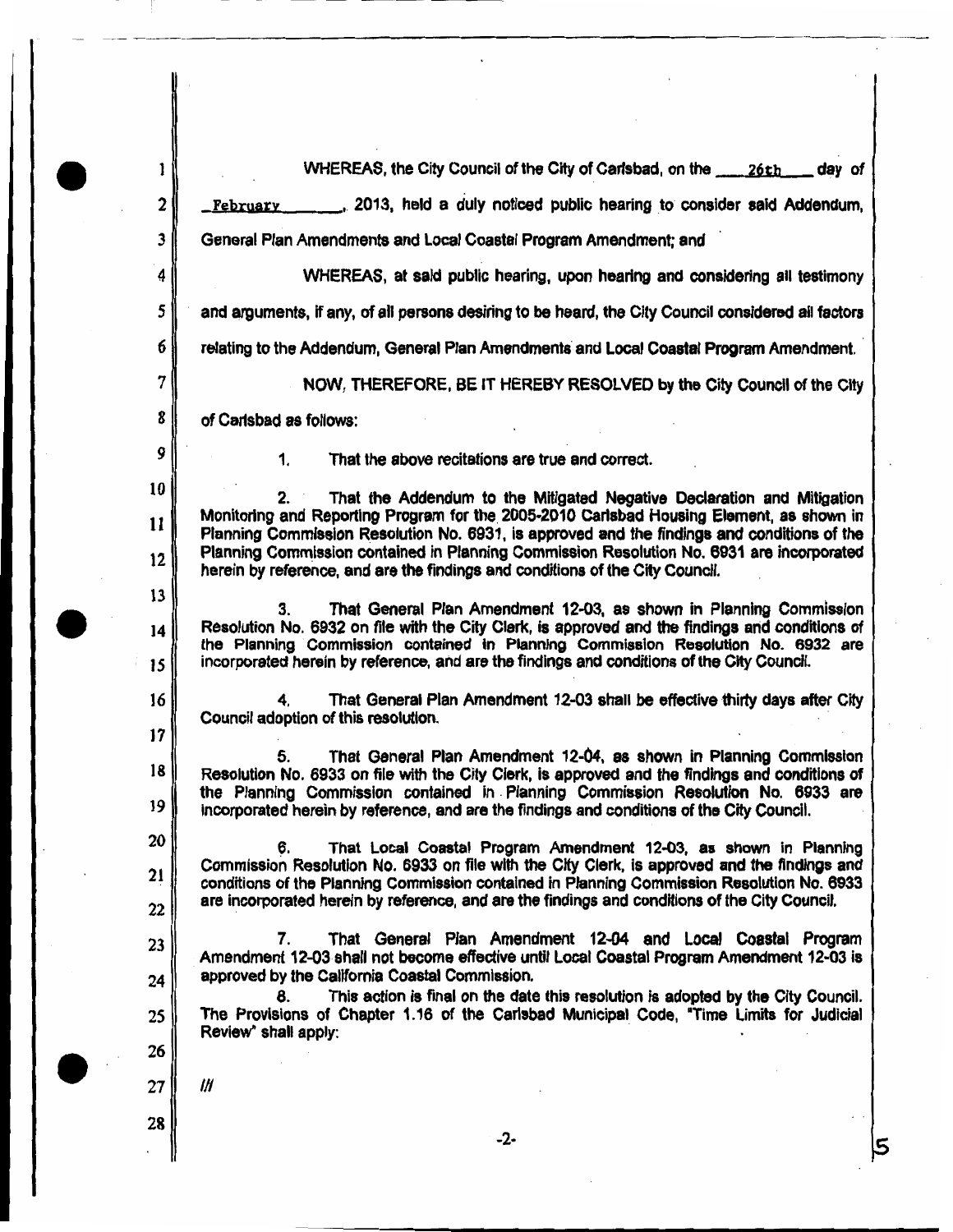#### "NOTICE TO APPLICANT"

The time within which judicial review of this decision must be sought is governed by Code of Civil Procedure, Section 1094.6, which has been made applicable in the City of Carlsbad by Carlsbad Municipal Code Chapter 1.16. Any petition or other paper seeking review must be filed in the appropriate court not later than the ninetieth day following the date on which this decision becomes final; however, if within ten days after the decision becomes final a request for the record is filed with a deposit in an amount sufficient to cover the estimated cost or preparation of such record, the time within which such petition may be filed in court is extended to not later than the thirtieth day following the date on which the record is either personally delivered or mailed to the party, or his attorney of record, if he has one. A written request for the preparation of the record of the proceedings shall be filed with the City Clerk. City of Carlsbad, 1200 Carlsbad Village Drive, Carlsbad, CA. 92008.

8  $\mathbf{u}$ 9  $III$ 10  $^{\prime\prime\prime}$  $11$  $^{\prime\prime\prime}$  $12$  $III$  $13$  $^{\prime\prime\prime}$ 14  $^{\prime\prime\prime}$ 

 $III$ 

111

 $^{\prime\prime}$ 

 $III$ 

 $III$ 

 $III$ 

 $III$ 

 $\mathbf{m}$ 

‴

‴

 $III$ 

 $III$ 

15

16

 $17$ 

18

19

20

21

 $22$ 

 $23$ 

24

25

26

27

28

1

 $\mathbf 2$ 

3

4

5

6

 $\overline{7}$ 

-3-

ی)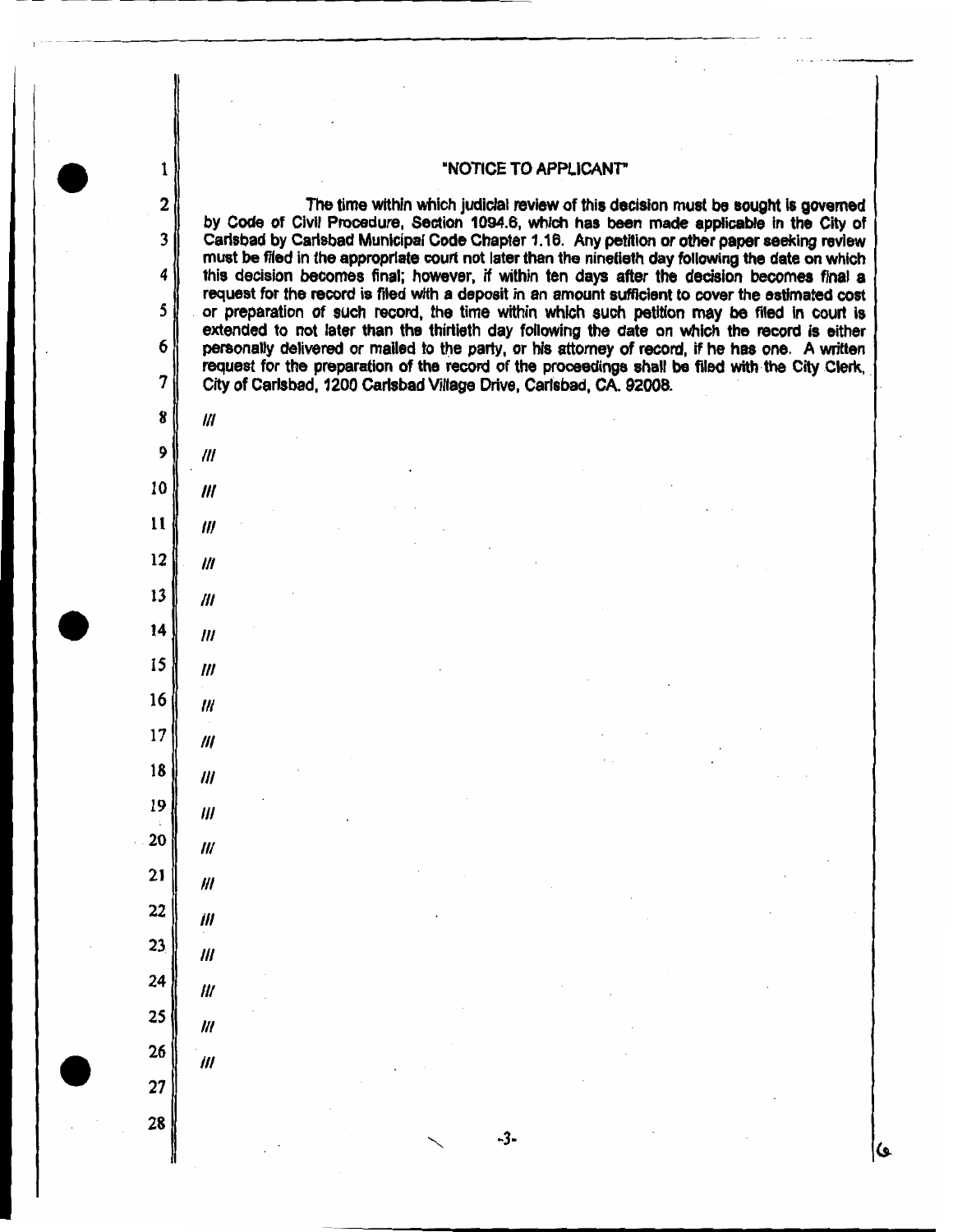PASSED, APPROVED AND ADOPTED at a Regular Meeting of the City Council  $\mathbf{1}$ of the City of Carlsbad on the 26<sup>th</sup> day of February 2013, by the following vote to wit:  $\overline{\mathbf{2}}$ 3 AYES: Council Members Hall, Packard, Wood, Blackburn, Douglas. 4 5 NOES: None. 6  $\overline{7}$ **ABSENT:** None. 8 9 10  $11$ Mavor 12 **ATTEST:** 13  $14$ 15 **BAR ESON. City** 16 17 (SEAL) 18 19 20  $n_{min}$ 21  $22$  $23$ 24 25 26 27 28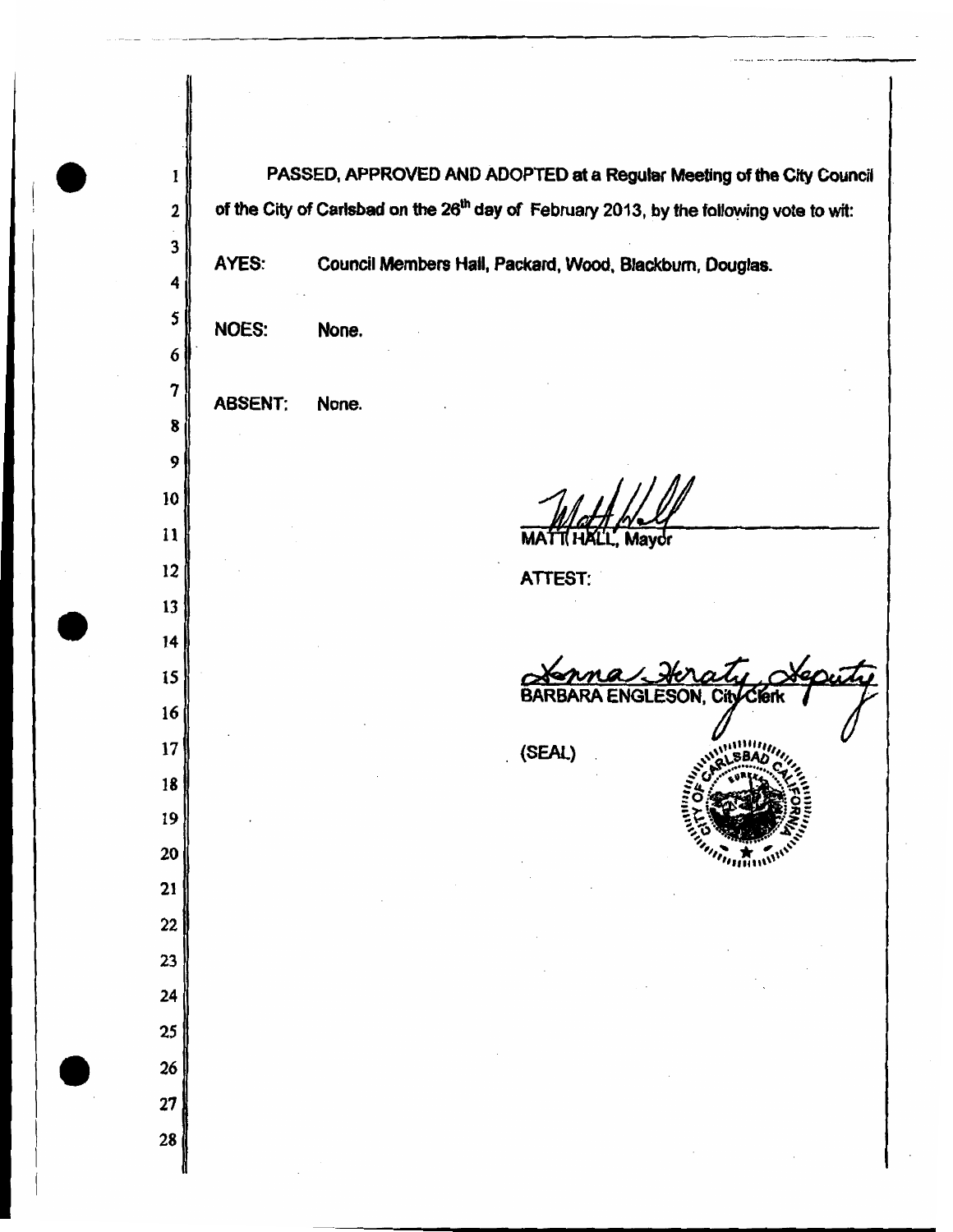|    | <b>ORDINANCE NO. CS-206</b>                                                                                             |                                                   |  |  |  |
|----|-------------------------------------------------------------------------------------------------------------------------|---------------------------------------------------|--|--|--|
|    | AN ORDINANCE OF THE CITY COUNCIL OF THE CITY                                                                            |                                                   |  |  |  |
|    | OF CARLSBAD, CALIFORNIA, AMENDING SECTION<br>21.90.045 OF THE CARLSBAD MUNICIPAL CODE BY                                |                                                   |  |  |  |
|    | ADDING A REFERENCE TO THE DENSITY RANGE FOR<br>THE R-30 RESIDENTIAL LAND USE DESIGNATION AND                            |                                                   |  |  |  |
|    | AMENDING SECTION 21.05.030 OF THE CARLSBAD                                                                              |                                                   |  |  |  |
|    | MUNICIPAL CODE (ZONING MAP) BY CHANGING THE<br>ZONING ON VARIOUS PROPERTIES THROUGHOUT                                  |                                                   |  |  |  |
| 6  | THE BARRIO, WHICH IS GENERALLY LOCATED NORTH<br>OF TAMARACK AVE., SOUTH OF OAK AVE., EAST OF                            |                                                   |  |  |  |
|    | THE RAILROAD AND WEST OF INTERSTATE-5.<br>CASE NAME: HOUSING ELEMENT PROGRAM 2.1 -                                      |                                                   |  |  |  |
| 8  | <b>BARRIO</b>                                                                                                           |                                                   |  |  |  |
|    | ZC 12-03/ZCA 12-02<br><u>CASE NO.: _____</u>                                                                            |                                                   |  |  |  |
|    | WHEREAS, the City Council did on the 26 <sup>th</sup> day of February 2013, hold a                                      |                                                   |  |  |  |
|    | duly noticed public hearing as prescribed by law to consider said request; and                                          |                                                   |  |  |  |
|    | WHEREAS at said public hearing, upon hearing and considering all                                                        |                                                   |  |  |  |
|    | testimony and arguments, if any, of all persons desiring to be heard, said City Council                                 |                                                   |  |  |  |
|    | considered all factors relating to ZC 12-03/ZCA 12-02 - Housing Element Program 2.1 -                                   |                                                   |  |  |  |
|    | Barrio.                                                                                                                 |                                                   |  |  |  |
|    | NOW, THEREFORE, the City Council of the City of Carlsbad does ordain                                                    |                                                   |  |  |  |
|    | as follows:                                                                                                             |                                                   |  |  |  |
|    | SECTION I: That Section 21.50.030 of the Carlsbad Municipal Code,                                                       |                                                   |  |  |  |
|    | being the zoning map, is amended as shown on the Exhibit "ZC 12-02 - Housing Element                                    |                                                   |  |  |  |
|    | Program 2.1 - Barrio," dated December 5, 2012, attached hereto and made a part hereof.                                  |                                                   |  |  |  |
|    | SECTION II: That Section 21.90.045 of the Carlsbad Municipal Code is                                                    |                                                   |  |  |  |
|    | amended to read as follows:                                                                                             |                                                   |  |  |  |
|    |                                                                                                                         |                                                   |  |  |  |
|    | Growth management residential control point establ<br>21.90.045                                                         | <b>EXHIBIT NO. 2</b>                              |  |  |  |
| 24 | In order to ensure that residential development does r<br>established in the general plan, the following growth manager | <b>APPLICATION NO.</b><br><b>CAR-MAJ-1-13</b>     |  |  |  |
| 25 | established for the residential density ranges of the land use elem                                                     | <b>Housing Element Program 2.1</b><br>- Barrio)   |  |  |  |
|    |                                                                                                                         | Ordinance<br><b>California Coastal Commission</b> |  |  |  |

 $\mathcal{L}^{\text{max}}_{\text{max}}$ 

 $\label{eq:2} \begin{bmatrix} \mathbf{1} & \mathbf{1} & \mathbf{1} & \mathbf{1} \\ \mathbf{1} & \mathbf{1} & \mathbf{1} & \mathbf{1} \\ \mathbf{1} & \mathbf{1} & \mathbf{1} & \mathbf{1} \\ \mathbf{1} & \mathbf{1} & \mathbf{1} & \mathbf{1} \\ \mathbf{1} & \mathbf{1} & \mathbf{1} & \mathbf{1} \\ \mathbf{1} & \mathbf{1} & \mathbf{1} & \mathbf{1} \\ \mathbf{1} & \mathbf{1} & \mathbf{1} & \mathbf{1} \\ \mathbf{1} & \mathbf{$ 

 $\label{eq:2.1} \mathcal{L}(\mathcal{L}) = \mathcal{L}(\mathcal{L}) \mathcal{L}(\mathcal{L}) = \mathcal{L}(\mathcal{L}) \mathcal{L}(\mathcal{L})$ 

 $\cdot$ 

 $\ddot{\phantom{0}}$ 

 $\cdot$  $\bar{\mathcal{A}}$  $\ddot{\phantom{0}}$ 

 $\sim$ 

 $\cdot$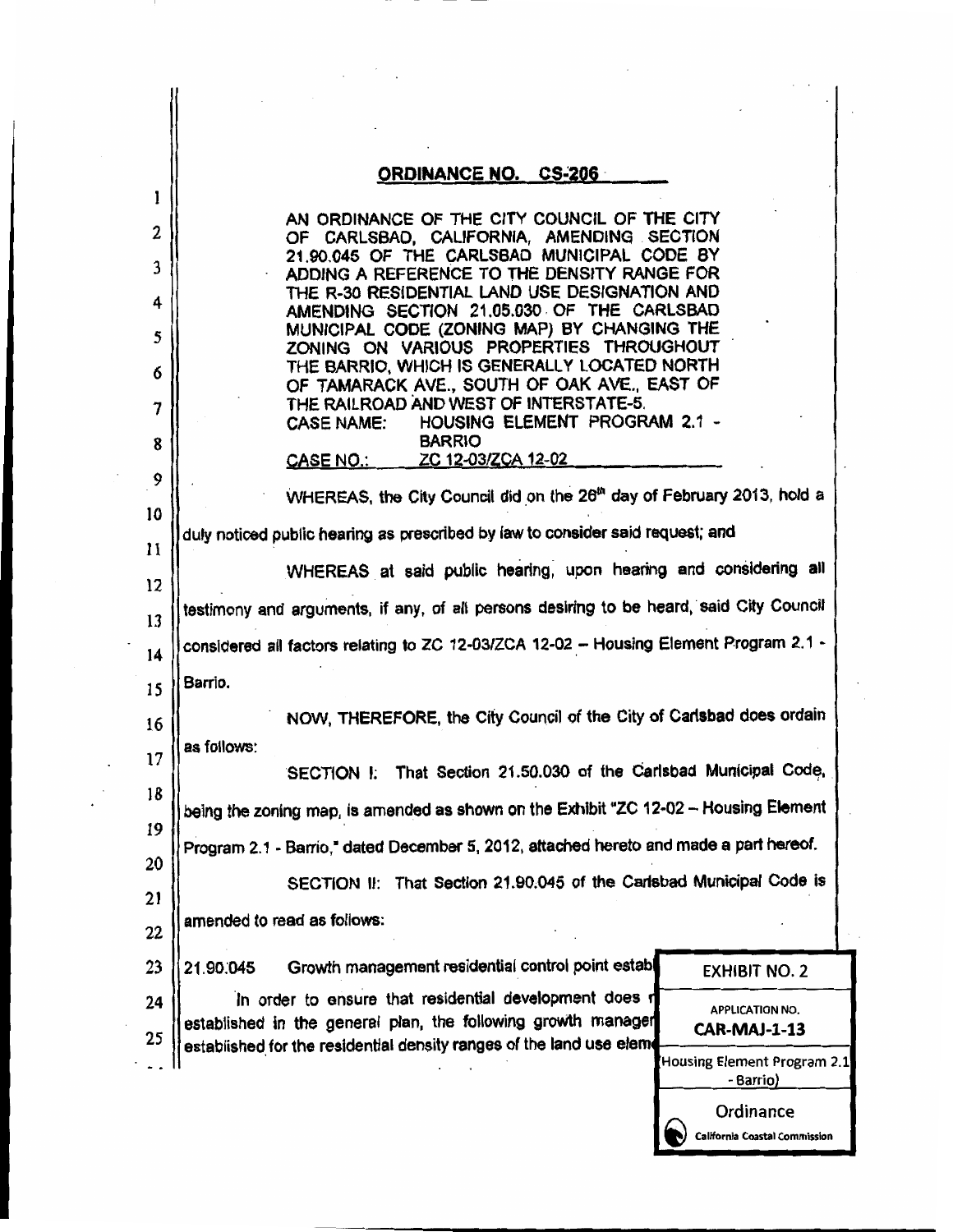#### Allowed Dwelling Units Per Acre

| Growth Management<br><b>Control Point</b> |
|-------------------------------------------|
| 1.0                                       |
| 3.2                                       |
| 6,0                                       |
| 11.5                                      |
| 19.0                                      |
| 25.0                                      |
|                                           |

No residential development permit shall be approved which density exceeds the growth management control point for the applicable density range unless the following findings are made:

The project will provide sufficient additional public facilities for the density in 1.  $10$ excess of the control point to ensure that the adequacy of the City's public facilities plans will not be adversely impacted; and 11

There have been sufficient developments approved in the quadrant at  $2.$ densities below the control point to cover the units in the project above the control point so 12 that approval will not result in exceeding the quadrant limit; and

13 All necessary public facilities required by this chapter will be constructed or 3. are guaranteed to be constructed concurrently with the need for them created by this 14 development and in compliance with the adopted City standards.

15 For the purposes of this paragraph the term "quadrant" means those quadrants established by the intersections of El Camino Real and Palomar Airport Road as set forth 16 in the map amending the General Plan and as required by Proposition E adopted  $17$ November 4, 1986.

18

 $\mathbf{1}$ 

2

3

4

5

6

7

8

9

SECTION III: That the findings and conditions of the Planning Commission

19 in Planning Commission Resolution No. 6933 shall also constitute the findings and 20

conditions of the City Council. 21

EFFECTIVE DATE: This ordinance shall be effective thirty days after its 22 adoption; and the city clerk shall certify the adoption of this ordinance and cause the full text 23 of the ordinance or a summary of the ordinance prepared by the City Attorney to be 24 published at least once in a newspaper of general circulation in the City of Carlsbad within 25 fifteen days after its adoption. (Notwithstanding the preceding, this ordinance shall not be 26 effective within the Coastal Zone until LCPA 12-03 is approved by the California Coastal  $27$ Commission.) 28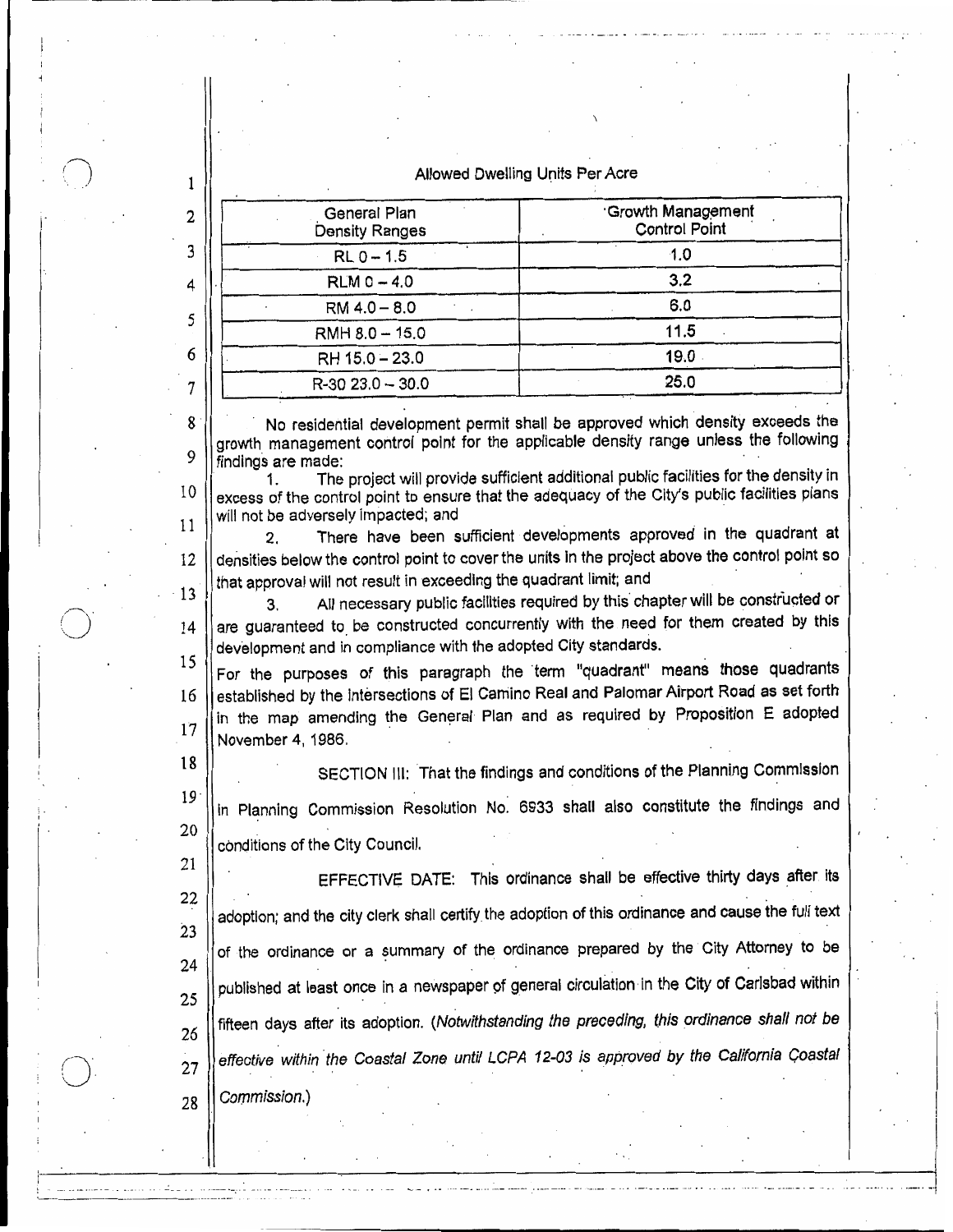INTRODUCED AND FIRST READ at a Regular Meeting of the Carlsbad  $\mathbf{1}$ City Council on the 26th day of February 2013, and thereafter.  $\overline{2}$ PASSED, APPROVED AND ADOPTED at a Regular Meeting of the City Council  $\overline{3}$ of the City of Carlsbad on the 12<sup>th</sup> day of March 2013, by the following vote to wit:  $\overline{\mathbf{4}}$ 5 AYES: Council Members Hall, Packard, Wood, Blackburn, Douglas. 6 **NOES:** 7 None. 8 **ABSENT:** None. 9 **ABSTAIN:** None.  $10<sup>10</sup>$ 11 APPROVED AS TO FORM AND LEGALITY 12 13  $\mathcal{O}$ opin

CELIA A. BREWER, City Attorney

14

15

 $\cdot 16$ 

17

 $\cdot$ 18

 $19$ 

 $20$ 

21

 $22<sup>°</sup>$ 

23.

24

 $25$ 

26

27

28

**MATT HALL, Mayor** 

**ATTEST:** 

City RR Clerk

(SEAL)